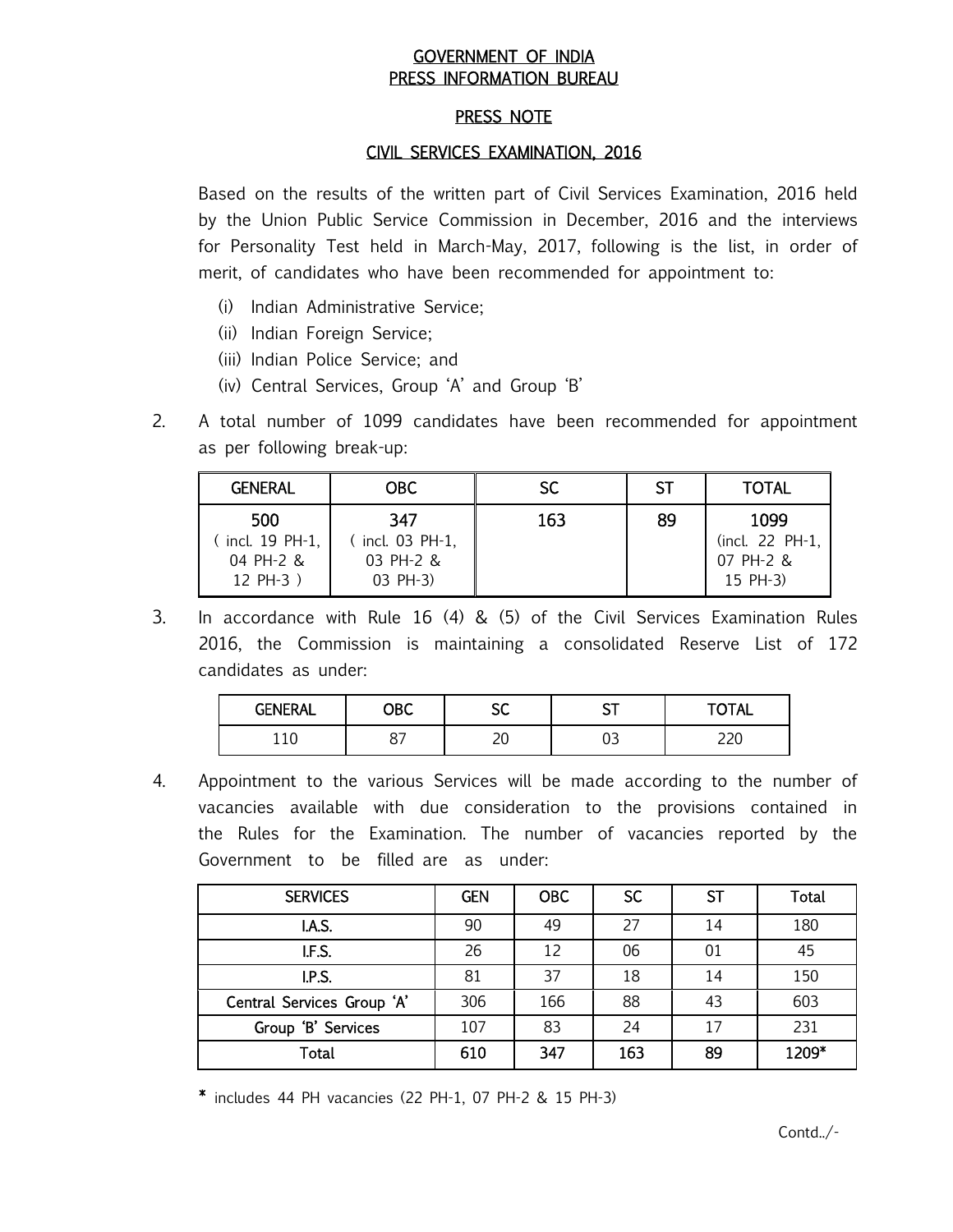5. The candidature of 61 recommended candidates with following Roll Nos. is provisional :

| 0000013 | 0015586 | 0016087 | 0026470 | 0032143 | 0037447 | 0115346 | 0117413 | 0120372 |
|---------|---------|---------|---------|---------|---------|---------|---------|---------|
| 0150421 | 0161365 | 0187701 | 0219800 | 0241707 | 0243502 | 0261456 | 0267183 | 0312499 |
| 0323021 | 0355764 | 0356393 | 0373914 | 0406916 | 0432417 | 0435105 | 0443775 | 0447599 |
| 0481987 | 0485727 | 0493426 | 0494463 | 0502310 | 0511378 | 0537016 | 0563070 | 0572125 |
| 0587539 | 0605771 | 0609390 | 0612011 | 0614836 | 0615621 | 0617884 | 0625642 | 0627732 |
| 0634533 | 0643571 | 0662027 | 0683893 | 0686361 | 0689766 | 0713020 | 0734265 | 0734650 |
| 0734838 | 0769748 | 0844534 | 0925381 | 0959384 | 1011372 | 1079120 |         |         |

6. UPSC has a "Facilitation Counter" near Examination Hall in its campus. Candidates can obtain any information / clarification regarding their examinations / recruitments on the working days between 10:00 hours to 17:00 hours in person or over telephone Nos. 23385271 / 23381125 / 23098543. Result will also be available on the U.P.S.C. website i.e. http//www.upsc.gov.in. Marks will be available on the website within 15 days from the date of declaration of Result.

Contd../-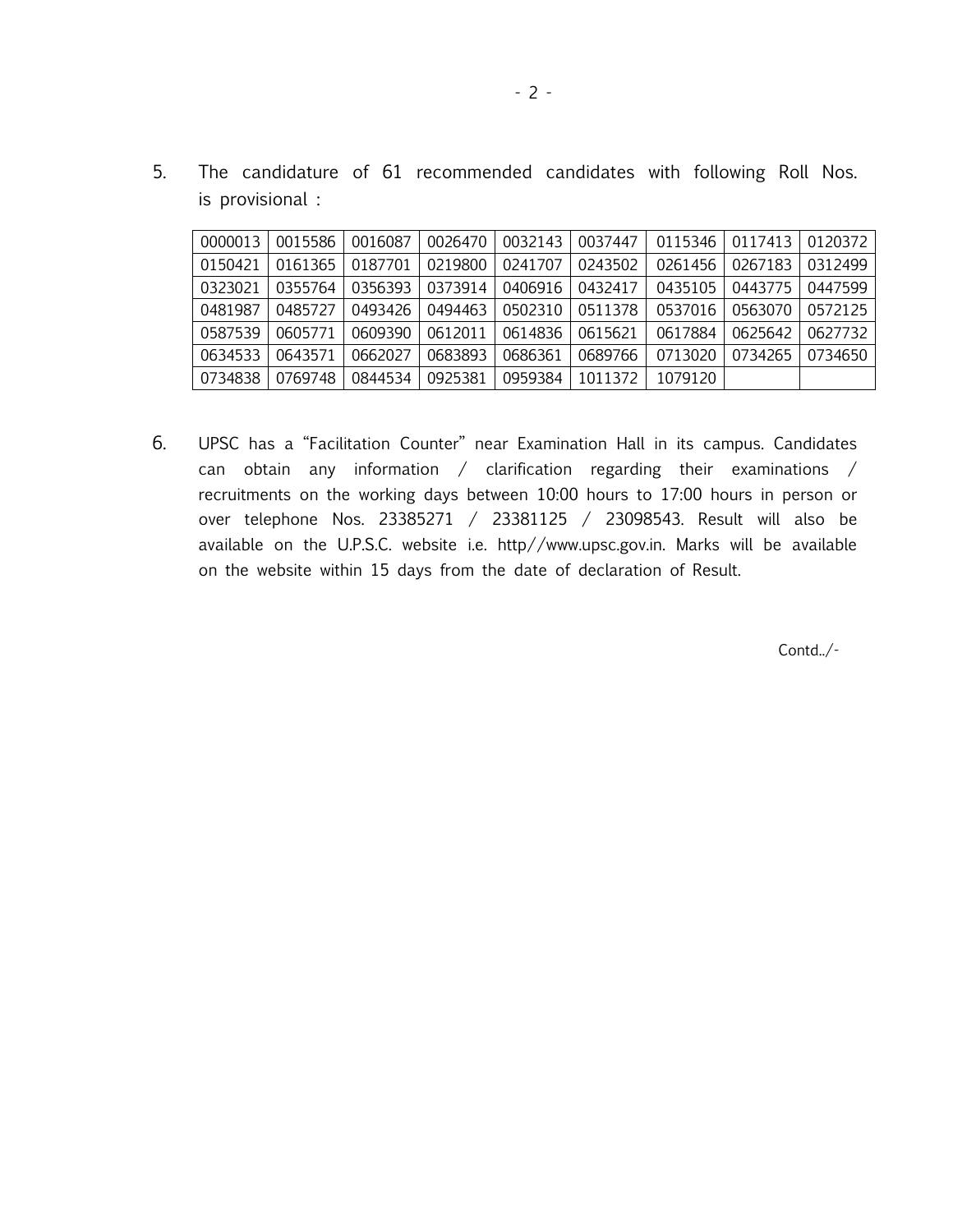S.NO. ROLL NO NAME

\_\_\_\_\_\_\_\_\_\_\_\_\_\_\_\_\_\_\_\_\_\_\_\_\_\_\_\_\_\_\_\_\_\_\_\_\_\_\_\_\_\_\_\_\_\_\_\_\_\_\_\_\_\_\_\_\_\_\_\_\_\_\_\_\_\_\_\_\_\_\_\_\_

 0134810 NANDINI K R 0561724 ANMOL SHER SINGH BEDI 0147866 GOPALAKRISHNA RONANKI 4 0014451 SAUMYA PANDEY<br>5 0656401 ABHILASH MISHR ABHILASH MISHRA 0032405 KOTHAMASU DINESH KUMAR 0583119 ANAND VARDHAN 8 0559310 SHWETA CHAUHAN 9 0384935 SUMAN SOURAV MOHANTY 0000823 BILAL MOHI UD DIN BHAT 0158831 GAIKWAD VISHWANJALI MURLIDHAR 0017685 TEJASVI RANA 0446597 ATHUL J 0007237 UTSAV KAUSHAL 0069891 SIDHARTH B 0000119 ANUJ MALIK 0950301 NAMAMI BANSAL 0112204 MANISH GURWANI 0310408 SAHIL GUPTA 0014852 RAHUL GUPTA 0160574 PRATHAP M 0006258 MUZAMMIL KHAN 0307177 NITISH KUMAR SINGH 0745131 DINESH KUMAR C 25 0713020 SHAIKH TANVEER ASIF<br>26 0828146 MALLIKA SUDHIR 0828146 MALLIKA SUDHIR 1064209 SARAVANAN V 0526244 HAMNA MARIYAM B A 0402812 ISHAN PRATAP SINGH 0713620 PRABHASH KUMAR 0487628 GAURAV KUMAR 32 0363634 AVDHESH MEENA<br>33 0078265 GANGA SINGH 0078265 GANGA SINGH 0167913 SOMESH KUMAR UPADHYAY 0000154 VASUMANA PANT 0167435 MIKKILINENI MANU CHOUDARY 0037849 NAVEEN BHAT Y 0580475 SHAILENDRA SINGH INDOLIYA 0394180 ZAFFAR IQBAL 0031525 AKSHAY GODARA 0544704 ANKIT KHANDELWAL 0007017 ANU S 43 0001734 SWAPNIL KHARE<br>44 0250561 HIMANSHU JAIN 0250561 HIMANSHU JAIN 0432116 AKSHY SRIDHAR 1140608 GAURAV SINGH SOGARWAL 0735940 DHYANACHANDRA H M 0355764 RIZWANBASHA SHAIK 0118752 DILEESH SASI 0360385 SURABHI GAUTAM 0470221 ILA TRIPATHI 0664825 SHIVAM PRATAP SINGH 0726592 MANUJ JINDAL 0213536 NANDHINIDEVI K

### CIVIL SERVICES (MAIN) EXAMINATION,2016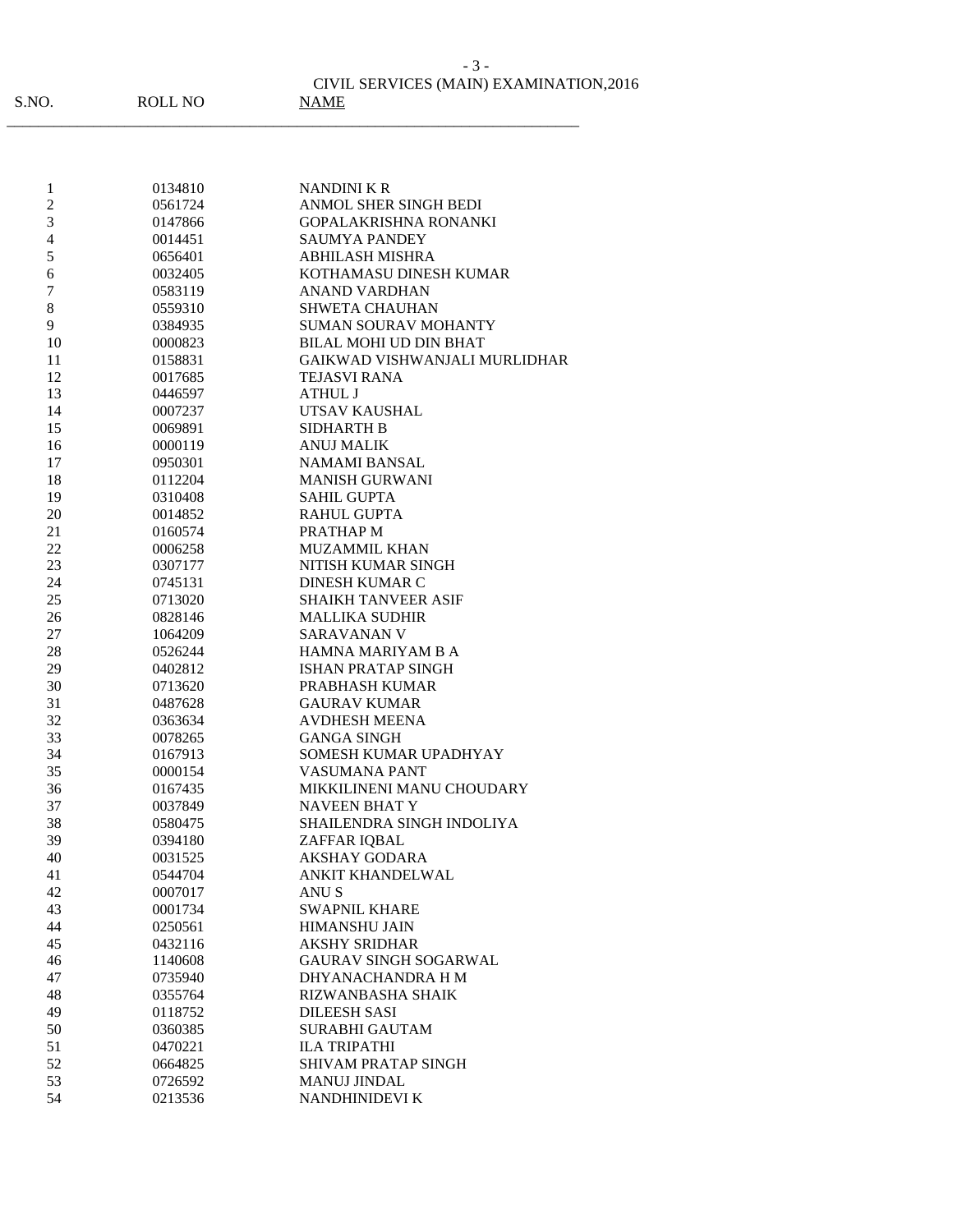|--|

## CIVIL SERVICES (MAIN) EXAMINATION,2016

| 55  | 0342336 | SWAPNIL RAVINDRA PATIL           |
|-----|---------|----------------------------------|
| 56  | 0121611 | <b>MITTALI SETHI</b>             |
| 57  | 0004362 | PRERNA DIXIT                     |
| 58  | 0079320 | <b>SAUMYA JHA</b>                |
| 59  | 0187398 | <b>GAUTAM JAIN</b>               |
| 60  | 0002500 | <b>RAHUL</b>                     |
| 61  | 0202307 | <b>MILIND BAPNA</b>              |
| 62  | 0664383 | <b>SHEIK ABDUL RAHAMAN S</b>     |
| 63  | 0387935 | TANAI SULTANIA                   |
| 64  | 0015638 | PRASHANT RAJ SHUKLA              |
| 65  | 0234230 | <b>AYUSHI SUDAN</b>              |
| 66  | 0277841 | <b>SAGAR SETIA</b>               |
| 67  | 0311269 | PARIKH MIRANT JATIN              |
| 68  | 0240134 | ABHILASHA SHARMA                 |
| 69  | 0234263 | <b>ROHIT VYAS</b>                |
| 70  | 0111838 | <b>TARANJOT SINGH</b>            |
| 71  | 0064293 | <b>K S VISWANATHAN</b>           |
| 72  | 0007343 | <b>ABHISHEK CHOURASIYA</b>       |
| 73  | 0037095 | AKASH CHHIKARA                   |
| 74  | 0211923 | <b>ARIF AHSAN</b>                |
| 75  | 0148927 | <b>SHASHI PRAKASH SINGH</b>      |
| 76  | 0137125 | RAHUL SHARMA                     |
| 77  | 0004045 | MAYANK CHATURVEDI                |
| 78  | 0013701 | UTKARSH GUPTA                    |
| 79  | 0836571 | PRAVEEN ADHITHYA C V             |
| 80  | 0005635 | P ANVESHA REDDY                  |
| 81  | 0001634 | RAJARSHI SHAH                    |
| 82  | 0005053 | PRATEEK JAIN                     |
| 83  | 0012067 | <b>MRIDUL YADAV</b>              |
| 84  | 0585998 | PRIYANKA G                       |
| 85  | 0119345 | VIKALP BHARADWAJ                 |
| 86  | 0338486 | SYEED FAKHRUDIN HAMID            |
| 87  | 0007448 | NAIR PRAJIT PRABHAKARAN          |
| 88  | 0441143 | <b>HEMANT SATI</b>               |
| 89  | 0040811 | <b>GAURAV SAINI</b>              |
| 90  | 0493144 | <b>ANJU ARUN KUMAR</b>           |
| 91  | 0013488 | AVISHYANT PANDA                  |
| 92  | 0008911 | PRATIK TAYAL                     |
| 93  | 0005993 | ROHIT SISSONIYA                  |
| 94  | 0010891 | RAVI AGARWAL                     |
| 95  | 0641075 | VANDANA GARG                     |
| 96  | 1069880 | <b>SUSHIL KUMAR</b>              |
| 97  | 0605475 | <b>DEVENDRA KUMAR</b>            |
| 98  | 0001876 | AYUSH AGRAWAL                    |
| 99  | 0005995 | <b>NAMRATA JAIN</b>              |
| 100 | 0397185 | <b>AYUSH SINHA</b>               |
| 101 | 0040782 | <b>EKTA SINGH</b>                |
| 102 | 0430071 | NAVYA SINGLA                     |
| 103 | 0096749 | <b>BHAGYASHREE DILIP VISPUTE</b> |
| 104 | 0270728 | SODISETTY MADHAVI                |
| 105 | 0007308 | <b>SWARN PRABHAT</b>             |
| 106 | 0511710 | PRATHIT CHARAN MISRA             |
| 107 | 0458611 | NIKHIL B                         |
| 108 | 0612928 | PRASHANT JILOVA                  |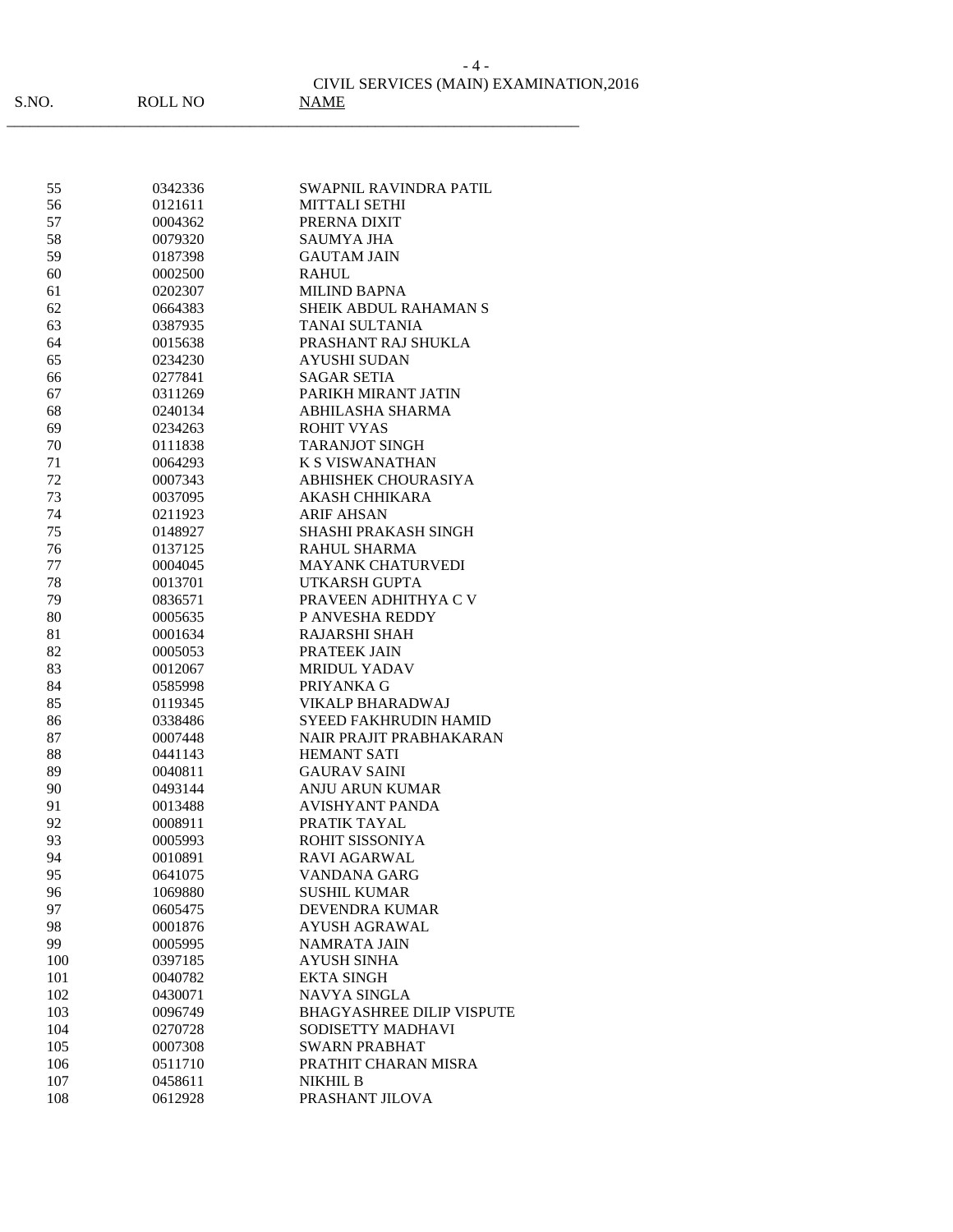|       |                | CIVIL SERVICES (MAIN) EXAMINATION.2016 |
|-------|----------------|----------------------------------------|
| S.NO. | <b>ROLL NO</b> | <b>NAME</b>                            |

| 109 | 0442324 | NIRAJ KUMAR JHA                |
|-----|---------|--------------------------------|
| 110 | 0008409 | DEEPAK KUMAR SHUKLA            |
| 111 | 0006409 | SUMIT KUMAR JHA                |
| 112 | 0444435 | <b>RANJAN R SHENOY</b>         |
| 113 | 0002289 | HIRANI ADITYAVIKRAM MOHANKUMAR |
| 114 | 0121139 | <b>VARUN SINGLA</b>            |
| 115 | 0209579 | <b>BISMA QAZI</b>              |
| 116 | 0994734 | <b>V VIJAY PANDEY</b>          |
| 117 | 0392811 | <b>TERESA JOSEPH</b>           |
| 118 | 0595993 | <b>ARTI SINGH</b>              |
| 119 | 0013798 | <b>SHAURYA SUMAN</b>           |
| 120 | 0428674 | RAJARSHI RAJ VARMA             |
| 121 | 0338739 | <b>HITIKA VASAL</b>            |
| 122 | 0077168 | NITISH AGARWAL                 |
| 123 | 0003850 | ANN MARY GEORGE                |
| 124 | 0686361 | PATIL PRANJAL LAHENSINGH       |
| 125 | 0037569 | <b>SUHAIL QASIM MIR</b>        |
| 126 | 0398994 | <b>MANI AGARWAL</b>            |
| 127 | 0726735 | <b>ANAND SHANKAR</b>           |
| 128 | 0600659 | <b>AKASH GUPTA</b>             |
| 129 | 0583955 | <b>SACHIN KUMAR</b>            |
| 130 | 0033550 | SHASHANK CHAUDHARY             |
| 131 | 0235175 | <b>RISHABH DEO</b>             |
| 132 | 0702500 | <b>KUMAR SUNNY RAJ</b>         |
| 133 | 0151594 | <b>SUMAN SHEKHAR</b>           |
| 134 | 0360054 | <b>KUMAR GAURAV</b>            |
| 135 | 0377911 | <b>DIPIN PR</b>                |
| 136 | 0105041 | GARIMA LEKHWANI                |
| 137 | 0334795 | PRABHAT RANJAN PATHAK          |
| 138 | 0004921 | <b>RAKESH RANJAN</b>           |
| 139 | 0005241 | <b>SHASHI BHUSHAN</b>          |
| 140 | 0006853 | <b>KIRAN BHADANA</b>           |
| 141 | 0383427 | <b>NITESH PANDEY</b>           |
| 142 | 0339830 | PAVAN SAMEER KUMAR CHIRRAVURI  |
| 143 | 0007402 | <b>MONIKA AGGARWAL</b>         |
| 144 | 0049256 | REESHMA RAMESAN                |
| 145 | 0525284 | <b>HARIRAM SHANKAR</b>         |
| 146 | 0970229 | VISHRAM KUMAR MEENA            |
| 147 | 0011878 | SOUMYADIP BHATTACHARYA         |
| 148 | 0017203 | <b>SAUMYA GURURANI</b>         |
| 149 | 0245747 | PRIYANGA M                     |
| 150 | 0445286 | ANJU K S                       |
| 151 | 0096408 | <b>JADHAV SURAJ ANANTA</b>     |
| 152 | 0314671 | <b>SURUCHI CHAUDHARY</b>       |
| 153 | 0890059 | <b>VISHWESH B SHASTRI</b>      |
| 154 | 0002091 | PRACHI SINGH                   |
| 155 | 0095350 | <b>JUHI RAI</b>                |
| 156 | 0368689 | <b>ABHISHEK AVI</b>            |
| 157 | 0023312 | ANSHU SINGLA                   |
| 158 | 0265432 | <b>SHANTANU BALA</b>           |
| 159 | 0106454 | SARVAGYA MISHRA                |
| 160 | 0049354 | <b>GURAV DINESH RAMESH</b>     |
| 161 | 0244065 | <b>SOURAV JAIN</b>             |
| 162 | 0013949 | <b>SAURABH DIXIT</b>           |
|     |         |                                |

- 5 -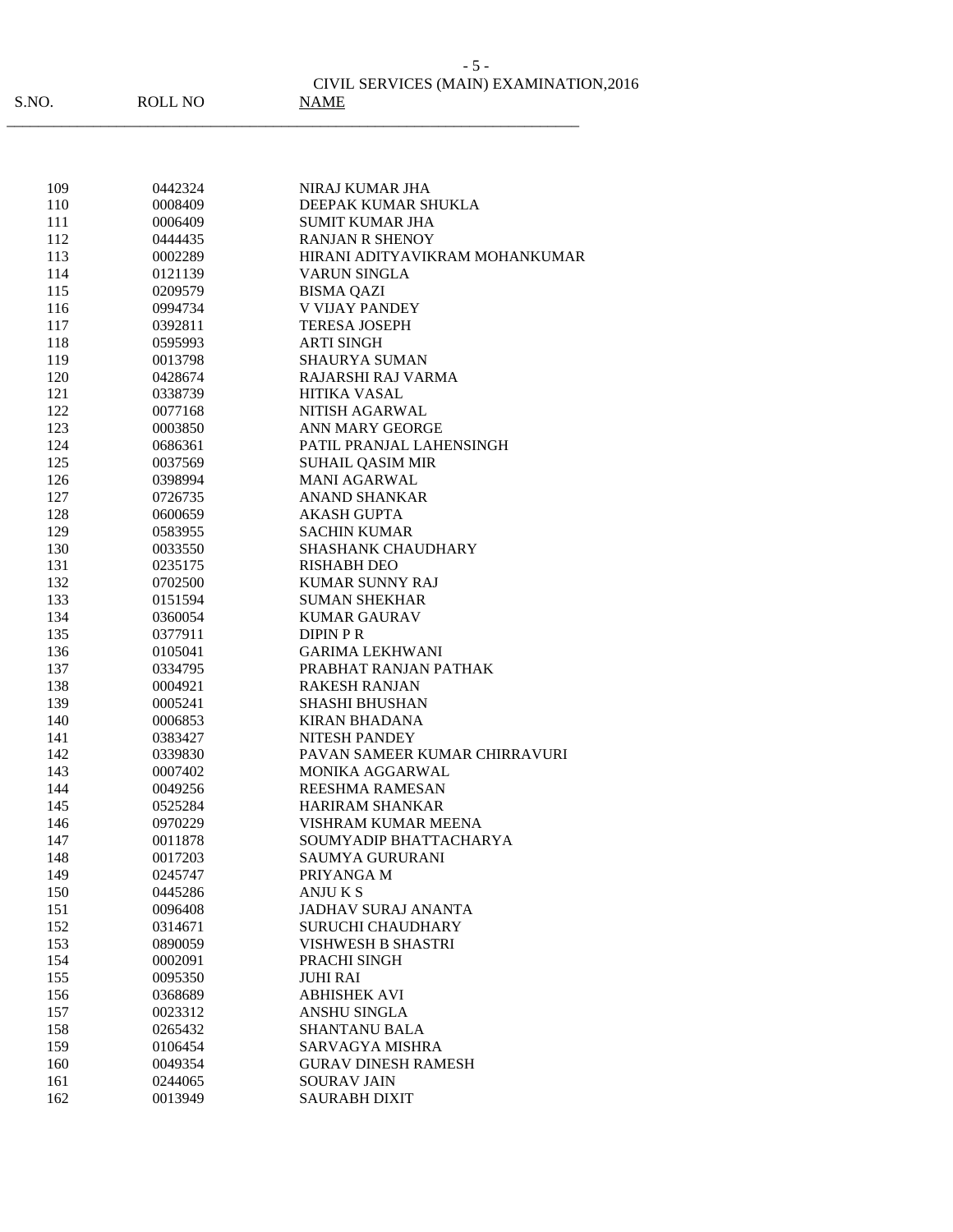\_\_\_\_\_\_\_\_\_\_\_\_\_\_\_\_\_\_\_\_\_\_\_\_\_\_\_\_\_\_\_\_\_\_\_\_\_\_\_\_\_\_\_\_\_\_\_\_\_\_\_\_\_\_\_\_\_\_\_\_\_\_\_\_\_\_\_\_\_\_\_\_\_

| 163        | 0036282            | AKANKSHA RANA                  |
|------------|--------------------|--------------------------------|
| 164        | 0469805            | <b>VIVEK RANJAN MAITREY</b>    |
| 165        | 0070468            | AKASH BANSAL                   |
| 166        | 0693114            | KARNATI VARUNREDDY             |
| 167        | 0067143            | <b>BALALATHA MALLAVARAPU</b>   |
| 168        | 0701404            | AISHWARYA SHARMA               |
| 169        | 0240573            | <b>ANIMESH GARG</b>            |
| 170        | 0316244            | PADMINI SOLANKI                |
| 171        | 0353884            | AMOGH GOPINATH                 |
| 172        | 0690003            | <b>BINDU MADHAV GARIKAPATI</b> |
| 173        | 0739426            | <b>K J PRAVEENKUMAR</b>        |
| 174        | 0234852            | <b>SUNDEEP KAUSHAL</b>         |
| 175        | 0049699            | <b>SIPU GIRI</b>               |
| 176        | 0009639            | <b>RIYA KEJRIWAL</b>           |
| 177        | 0580315            | <b>S M QASIM ABIDI</b>         |
| 178        | 0542051            | <b>RATAN B</b>                 |
| 179        | 0323733            | <b>ALBERT JOHN</b>             |
| 180        | 0481355            | AJIT SINGH SHEKHAWAT           |
| 181        | 0101781            | SINGH ABHISHEK PRADEEPKUMAR    |
| 182        | 0519377            | <b>RAHUL GUPTA</b>             |
| 183        | 0661774            | <b>SINHA LAVINA VARESH</b>     |
| 184        | 1094813            | LOKHANDE SNEHAL SUDHAKAR       |
| 185        | 0095915            | DEEKSHA SHARMA                 |
| 186        | 0002035            | <b>SAGAR BAGMAR</b>            |
| 187        | 0151271            | <b>VINEET KUMAR</b>            |
|            |                    | <b>ABHAY SONI</b>              |
| 188<br>189 | 0204377<br>0625218 | TARE ANUJ MILIND               |
|            |                    | <b>GAURAV KAPOOR</b>           |
| 190        | 0007126            |                                |
| 191        | 0774280            | <b>RAZEEM K</b>                |
| 192        | 0619878            | SONALIKA JIWANI                |
| 193        | 0324885            | <b>SACHIN KUMAR SINGHAL</b>    |
| 194        | 0105436            | PRAGYA JAIN                    |
| 195        | 0751213            | <b>VAKUL JINDAL</b>            |
| 196        | 0305946            | AISHWARYA PRASHANT DONGRE      |
| 197        | 0635847            | <b>NIPUN AGARWAL</b>           |
| 198        | 0007553            | ANURAG JAIN                    |
| 199        | 0366315            | <b>JE PADMAJA</b>              |
| 200        | 0018206            | <b>VIVEK KUMAR</b>             |
| 201        | 0006249            | ARPIT VIJAYVARGIYA             |
| 202        | 0366304            | DEEPAK SHUKLA                  |
| 203        | 0000078            | AJIT KUMAR                     |
| 204        | 0007216            | <b>DIVYANHSU PATEL</b>         |
| 205        | 0023530            | <b>VIDEH KHARE</b>             |
| 206        | 0002544            | <b>GAUSH ALAM</b>              |
| 207        | 0615183            | <b>MOGILI SNEHA LATHA</b>      |
| 208        | 0012072            | <b>AKSHAY TYAGI</b>            |
| 209        | 0058940            | RAHUL NAMDEO DHOTE             |
| 210        | 0076643            | <b>CATHY TRESA MATHEW</b>      |
| 211        | 0005016            | <b>ANKITA DHAKRE</b>           |
| 212        | 0773282            | <b>GOKUL V K</b>               |
| 213        | 0627412            | <b>AKHIL MAHAJAN</b>           |
| 214        | 0071143            | <b>KUMAR GAURAV</b>            |
| 215        | 0925381            | <b>BHARSAT YOGESH TUKARAM</b>  |
| 216        | 0001350            | <b>AKASH PUROHIT</b>           |

- 6 -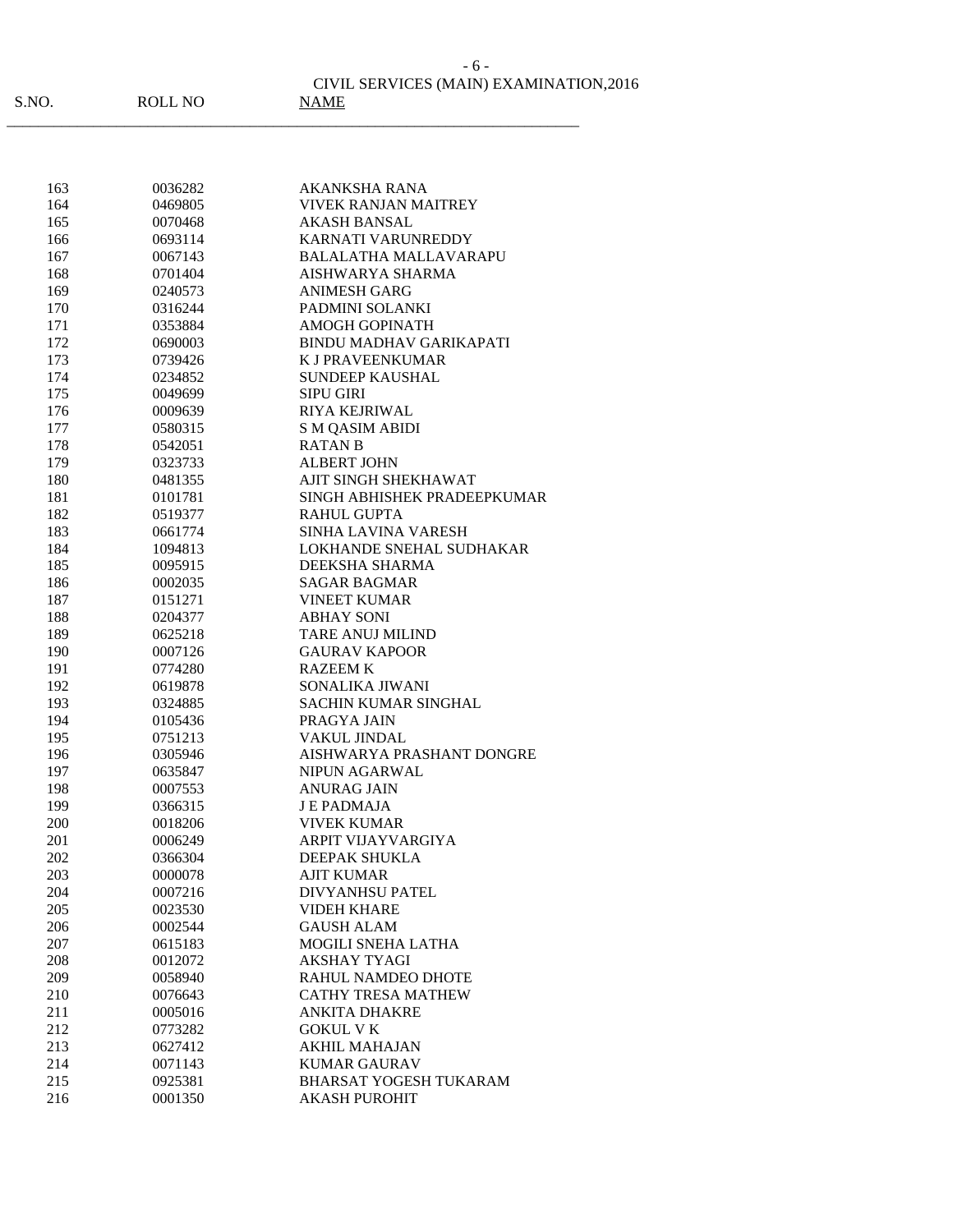| 217 | 0002312 | <b>NITIKA PANT</b>               |
|-----|---------|----------------------------------|
|     | 0232959 | <b>SATYAM</b>                    |
| 218 |         |                                  |
| 219 | 0084357 | <b>TUHIN SINHA</b>               |
| 220 | 0063743 | V SAI VAMSI VARDHAN              |
| 221 | 0365350 | <b>KHARE KIRAN PRABHAKAR</b>     |
| 222 | 0102532 | <b>KESHAV KUMAR</b>              |
| 223 | 0242674 | YOGESH KUMAR SAGAR               |
| 224 | 0953821 | AGRAWAL SUSHIL RAVINDRA          |
| 225 | 0322696 | <b>ALAKNANDA BHOWAL</b>          |
| 226 | 0008922 | NIDHI BANSAL                     |
| 227 | 0004823 | PRIYADARSHINI BHATTACHARYA       |
| 228 | 0037682 | SAKSHI KALRA                     |
| 229 | 0581080 | PANDEY SHRADDHA NARENDRA         |
| 230 | 0008719 | ABHISHEK KUMAR AGRAWAL           |
| 231 | 0503546 | <b>ADARSH PACHERA</b>            |
| 232 | 1126482 | <b>MANISH GUPTA</b>              |
|     |         |                                  |
| 233 | 0593933 | <b>NISHANTHI T</b>               |
| 234 | 0006586 | <b>RAKESH RATHI</b>              |
| 235 | 0000037 | <b>CHINMAY MITTAL</b>            |
| 236 | 0091702 | <b>SUPRIYA DAS</b>               |
| 237 | 0269573 | <b>SUNIL SHARMA</b>              |
| 238 | 0019530 | <b>MOHIT GARG</b>                |
| 239 | 0483664 | PANSURIA TORAL PRAVINBHAI        |
| 240 | 0409192 | <b>SUNAINA R</b>                 |
| 241 | 0747183 | VANDITA RANA                     |
| 242 | 0004321 | <b>VISHAL RAJ</b>                |
| 243 | 0004763 | <b>SUNIL SHOKEEN</b>             |
| 244 | 0941458 | VIJAYANIRANJANAMURTHY B M        |
| 245 | 0154031 | AKSHAT GARG                      |
| 246 | 0829475 | <b>VENKATESH DHOTRE</b>          |
|     |         | <b>BODKE DIGVIJAY GOVIND</b>     |
| 247 | 0011233 |                                  |
| 248 | 0751410 | <b>ARJUN PANDIAN</b>             |
| 249 | 0449446 | <b>BOGATI JAGADEESWAR REDDY</b>  |
| 250 | 0002299 | <b>ABHISHEK SURANA</b>           |
| 251 | 0433753 | <b>ARSH VERMA</b>                |
| 252 | 0000549 | PUSHKIN JAIN                     |
| 253 | 0305422 | <b>AMIT VERMA</b>                |
| 254 | 0392307 | DIBAKAR NATH                     |
| 255 | 0502310 | SUBHANKAR MOHAPATRA              |
| 256 | 0033287 | <b>MANAV SINGLA</b>              |
| 257 | 0386324 | RATNAPARKHI ADITYA VIVEK         |
| 258 | 0050186 | YASH CHAUDHARY                   |
| 259 | 0002918 | <b>JIVITESH ANAND</b>            |
| 260 | 0893596 | <b>SHREY VATS</b>                |
| 261 | 0012680 | SUCHISMITA KANUNGOE              |
| 262 | 0311969 | <b>MOHITA SHARMA</b>             |
|     |         | KANCHAN KUMAR KANDPAL            |
| 263 | 0142362 |                                  |
| 264 | 0412189 | PRAVEEN VERMA                    |
| 265 | 0833412 | PREETI MALIK                     |
| 266 | 0772527 | <b>A MANJU</b>                   |
| 267 | 0426724 | <b>INGAWALE PRAVIN DADASO</b>    |
| 268 | 0042945 | <b>GOPISETTY SRI HARI PRASAD</b> |
| 269 | 0643583 | PAKKIRESH KALLAPPA BADAMI        |
| 270 | 0080561 | <b>ANANTH DWIVEDI</b>            |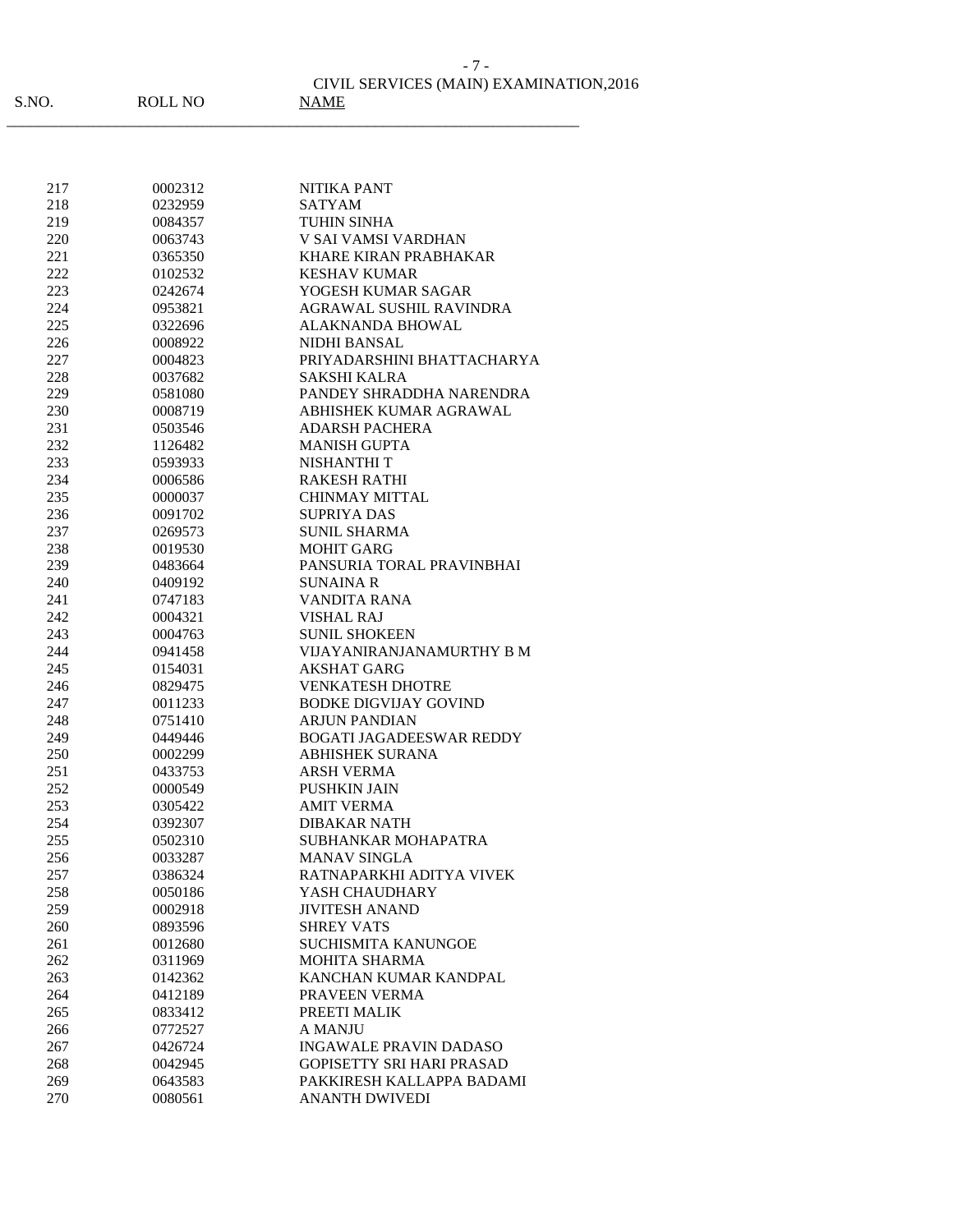| 271 | 0002602 | <b>PUNIT DAGA</b>                                                 |
|-----|---------|-------------------------------------------------------------------|
| 272 | 0799601 | ABHILASH BARANWAL                                                 |
| 273 | 0004337 | <b>RESHAM DWIVEDI</b>                                             |
| 274 | 0621697 | <b>BRIJ SHANKAR</b>                                               |
| 275 | 0781553 | ASEEM DALAL                                                       |
| 276 | 0250738 | DIGANT ANAND                                                      |
| 277 | 0043790 | <b>ADITI MOR</b>                                                  |
| 278 | 0111678 | <b>VIVEK KUMAR</b>                                                |
| 279 | 0005341 | YASHA SINGH                                                       |
| 280 | 0818480 | ZADE PARIKSHIT SANJAYRAO                                          |
| 281 | 0001823 | <b>VARUN CHOUDHARY</b>                                            |
| 282 | 0012189 | <b>G POOJITHA</b>                                                 |
| 283 | 0267183 | SNEHA D                                                           |
| 284 | 0010905 | HARSH VARDHAN AGARWALLA                                           |
| 285 | 0134475 | VISHNU M                                                          |
| 286 | 0890456 | <b>DEEPAK SAINI</b>                                               |
| 287 | 0014638 | ASHIMA MAHAJAN                                                    |
| 288 | 0655447 | PREETI HOODA                                                      |
| 289 | 0084808 | <b>MEGHASHREE D R</b>                                             |
| 290 | 0158906 | PRACHI AILAWADHI                                                  |
| 291 | 0399029 | <b>ROJITH JONES</b>                                               |
| 292 | 0828018 | PRIYANK JAIN                                                      |
|     |         |                                                                   |
| 293 | 0243323 | SONAWANE SAURABH SANJAY                                           |
| 294 | 0000030 | ROHAN KUMAR<br><b>HRIDAY KANT</b>                                 |
| 295 | 0627357 |                                                                   |
| 296 | 0386855 | <b>SAMUEL NITIN STEPHEN</b><br><b>MAHENDRA PRATAP SINGH VISEN</b> |
| 297 | 0838962 |                                                                   |
| 298 | 0067219 | <b>ILAKKIYA S</b>                                                 |
| 299 | 0609390 | <b>GURU PRASAD</b>                                                |
| 300 | 0443139 | <b>DIPIN GOEL</b>                                                 |
| 301 | 0002347 | <b>ANIL KUMAR</b>                                                 |
| 302 | 0066543 | <b>ADITYA VIKRAM YADAV</b>                                        |
| 303 | 0305880 | AKSHAT VERMA                                                      |
| 304 | 0129856 | <b>HIMADREE KAUSHIK</b>                                           |
| 305 | 0358814 | SHIKHA SHARMA                                                     |
| 306 | 0126596 | <b>SHASHANK SHEKHAR SINGH</b>                                     |
| 307 | 0420287 | <b>SANTHOSH B M</b>                                               |
| 308 | 0802704 | <b>ABHILASHA ABHINAV</b>                                          |
| 309 | 0644864 | AADITYA MISHRA                                                    |
| 310 | 0707369 | <b>KIRANS</b>                                                     |
| 311 | 0769748 | SHILPI                                                            |
| 312 | 0664170 | <b>VISHNU PRASAD H</b>                                            |
| 313 | 0604159 | <b>SWATI SINGH</b>                                                |
| 314 | 0429043 | <b>AMILINENI BHARGAV TEJA</b>                                     |
| 315 | 0003197 | <b>AMAN BISHLA</b>                                                |
| 316 | 0001512 | <b>HONEY PATODI</b>                                               |
| 317 | 0009237 | AJANTA SINGH                                                      |
| 318 | 0004485 | SMRITI KRISHNIA                                                   |
| 319 | 0812942 | KULOTHUNGAN A                                                     |
| 320 | 0017112 | <b>ARUN SEHRAWAT</b>                                              |
| 321 | 0262137 | CHAMBOLKAR RAGHVENDRA PRAKASH                                     |
| 322 | 0010064 | ARIHANT SINGHI                                                    |
| 323 | 0000642 | NEERAJ KUMAR AGARWAL                                              |
| 324 | 0393393 | UTKARSH GUPTA                                                     |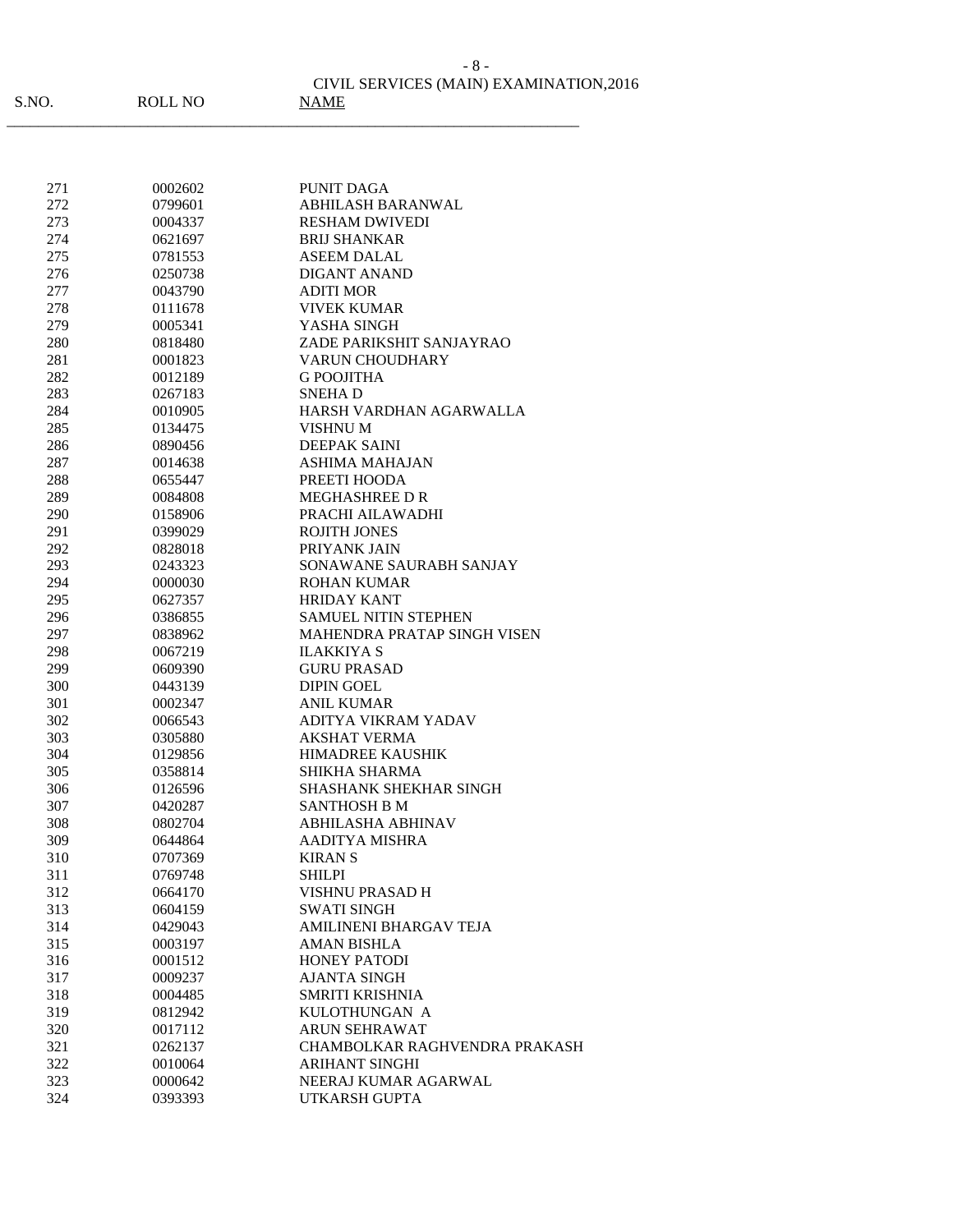| 325        | 0198881 | <b>MITIKA DAHIYA</b>                 |
|------------|---------|--------------------------------------|
| 326        | 0270391 | VASANT HILAL RAJPUT                  |
| 327        | 0020473 | NRIPENDRA SINGH                      |
| 328        | 0590894 | <b>ASHIMA MITTAL</b>                 |
| 329        | 0167256 | <b>SHUBHANWITA</b>                   |
| 330        | 0219800 | PATIL ASHISH ISHWAR                  |
| 331        | 0103978 | <b>AASTHA SUMAN</b>                  |
| 332        | 0153448 | <b>MANIKANDAN A</b>                  |
| 333        | 0807371 | <b>APARAJITA DAS</b>                 |
| 334        | 0028324 | SINGH NAMRATA AC                     |
| 335        | 0209836 | <b>ARCHIT VISHVESHA</b>              |
| 336        | 0180007 | <b>HARIKESH SINGH</b>                |
| 337        | 0399017 | <b>G BABU</b>                        |
| 338        | 0700829 | ASHUTOSH KUMAR SINGH                 |
| 339        | 0183413 | KUMAR SATYAM                         |
| 340        | 0991980 | <b>KEMPAHONNAIAH</b>                 |
| 341        | 0933641 | ANKUR                                |
| 342        | 0290638 | <b>VIDUSHI</b>                       |
| 343        | 0233099 | M ARUNMOZHI                          |
| 344        | 0000094 | VISHWAS SHUKLA                       |
| 345        | 0532304 | <b>SYAM NATH S</b>                   |
| 346        | 0324043 | YADAV AKASH BHASKAR                  |
| 347        | 0035435 | <b>DIVYANK SINGH</b>                 |
| 348        | 0619620 | S VANDANA RAJ                        |
| 349        | 0690973 | <b>MANISHA CHAKRAVARTY</b>           |
| 350        | 0307071 | ANITA YADAV                          |
| 351        | 0007480 | ASHTA DHRUV SANJAY KUMAR             |
| 352        | 0891946 | <b>CHANDRAKANT VERMA</b>             |
| 353        | 0728404 | PAVAN KUMAR REDDY G                  |
| 354        | 0001295 | MERUVA SUNIL KUMAR REDDY             |
| 355        | 0000903 | <b>UPPALURI MEENA</b>                |
| 356        | 0007598 | <b>AVNEET PUNIA</b>                  |
| 357        | 1033291 | <b>S CHITHARANJAN</b>                |
| 358        | 0160480 | <b>RANJAN RAJEEV</b>                 |
| 359        | 0074134 | <b>NAHAS ALI</b>                     |
| 360        | 0216509 | <b>GARIMA DAHIYA</b>                 |
|            | 0037303 | <b>RITESH BHATT</b>                  |
| 361<br>362 | 0031564 | NITISHA GUPTA                        |
| 363        | 0013769 | <b>SHASHANK SHEKHAR PANDEY</b>       |
| 364        | 0005611 | <b>ASHISH LAL</b>                    |
| 365        |         | GODHANI AKSHARKUMAR PURRUSHOTTAMBHAI |
|            | 0005827 |                                      |
| 366        | 0605771 | <b>SHUBHAM GUPTA</b>                 |
| 367        | 0542832 | <b>KETAN GARG</b>                    |
| 368        | 0037970 | <b>SUMIT BALECHA</b>                 |
| 369        | 0257426 | <b>VIKAS AHLAWAT</b>                 |
| 370        | 0715443 | ASHUTOSH KUMAR SAHU                  |
| 371        | 0662449 | ANAND KUMAR SHARMA                   |
| 372        | 0769527 | <b>ADARSH TIWARI</b>                 |
| 373        | 0934205 | POLUMATLA P ABHISHEK                 |
| 374        | 0033236 | <b>VIVEK NANDAN</b>                  |
| 375        | 0443903 | <b>PUSHPENDER SINGH</b>              |
| 376        | 0275452 | <b>AMARESHWAR PATIL</b>              |
| 377        | 0819628 | <b>SUDHANSHU</b>                     |
| 378        | 0082123 | <b>BASUKI NATH JHA</b>               |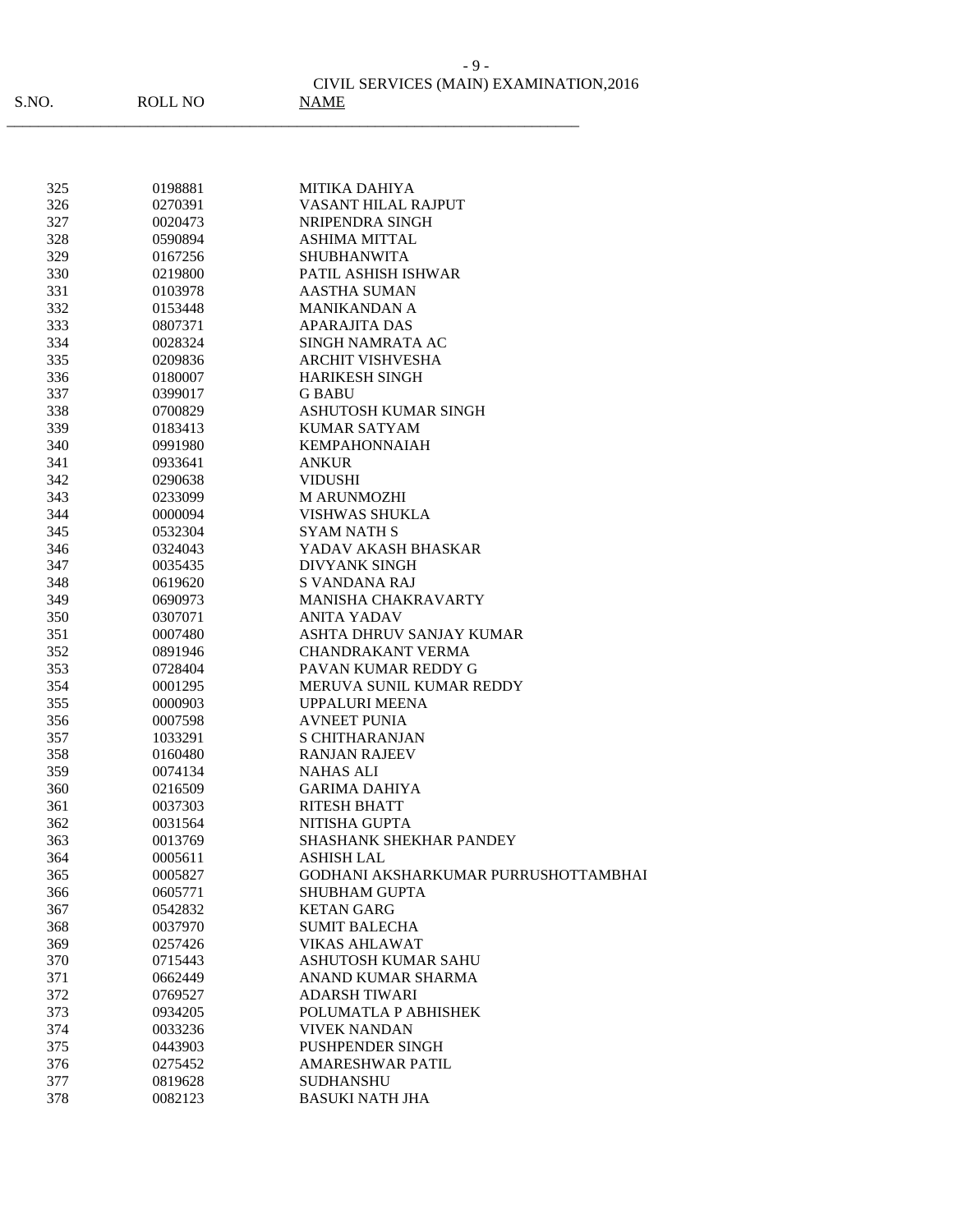| 379 | 0301398 | <b>MAYANK MISHRA</b>           |
|-----|---------|--------------------------------|
| 380 | 0884007 | MRINAL PRAKASH MISHRA          |
| 381 | 0515594 | KAUSTUVA DIPTA PANY            |
| 382 | 0139949 | <b>SREELAKSHMY V S</b>         |
| 383 | 0032587 | <b>ANSHUMAN TRIPATHI</b>       |
| 384 | 0485727 | KULDIP SURESH SONAWANE         |
| 385 | 0036602 | <b>SAMBIT MISHRA</b>           |
| 386 | 0767374 | NIMISHAMBA C P                 |
| 387 | 0074123 | AJAY AGRAWAL                   |
| 388 | 0607739 | <b>KUMAR TARACHAND</b>         |
| 389 | 0625642 | <b>AJAY KUMAR TADIA</b>        |
| 390 | 0118169 | <b>SHIVAM SHARMA</b>           |
| 391 | 0598770 | SUMIT BHATIA                   |
| 392 | 0002773 | ANJANI KUMAR SINGH             |
| 393 | 0699760 | PRIYADHARSINI S                |
| 394 | 0209150 | KULKARNI MUKUL MILIND          |
| 395 | 0683893 | <b>BHARATH S</b>               |
| 396 | 0774732 | SAUMYA GUPTA                   |
| 397 | 0011953 | <b>ANKIT GAHLOT</b>            |
| 398 | 0000253 | ANJU                           |
| 399 | 0003312 | <b>MANISH KUMAR</b>            |
| 400 | 0819071 | ANKITA GUPTA                   |
| 401 | 0539015 | <b>KAPIL GADE</b>              |
| 402 | 0070708 | <b>VINODHPATIL H</b>           |
| 403 | 0423064 | PAVAN KUMAR REDDY R            |
| 404 | 0007119 | ANUPAM                         |
| 405 | 0287030 | SANSKRITI PARASHAR             |
| 406 | 0055362 | AMAN SAXENA                    |
| 407 | 0015774 | PUKHRAJ KAMAL                  |
| 408 | 0011624 | <b>KESHAV ANAND</b>            |
| 409 | 0177220 | NITU                           |
| 410 | 0010116 | MALLIPUDI UDAYA SRI RAMA VINAY |
| 411 | 0003566 | KATKAR AJINKYA HARI            |
| 412 | 0587472 | V PHANINDRA VISSAPRAGADA       |
| 413 | 0344291 | <b>SAMEER SAXENA</b>           |
| 414 | 0064476 | PANKAJ KUMAR MISHRA            |
| 415 | 0454128 | <b>CHANDNI CHANDRAN</b>        |
| 416 | 0003299 | <b>SANDESH LOKHANDE</b>        |
| 417 | 0614836 | N BHAVANI SRI                  |
| 418 | 0013698 | TUSHAR NARAYAN                 |
| 419 | 0396950 | NITESH GUPTA                   |
| 420 | 0044012 | <b>UMMUL KHER</b>              |
| 421 | 0596995 | VINAY V NAYAK                  |
| 422 | 0013402 | <b>KRISHNA KUMAR</b>           |
| 423 | 0156518 | CHAUDHARI MAHESH HIRALAL       |
| 424 | 0396331 | PARAG AGGARWAL                 |
| 425 | 0006422 | SHARATH CHANDRA ARROJU         |
| 426 | 0073103 | <b>KRITI PANDEY</b>            |
| 427 | 0147494 | <b>DIVYA MURUGESAN</b>         |
| 428 | 0513258 | SHREYANSH MOHAN                |
| 429 | 0051963 | SALIL GOPAL KANSAL             |
| 430 | 0001340 | <b>ASHUTOSH DWIVEDI</b>        |
| 431 | 0578258 | <b>SWAPNEEL PAUL</b>           |
| 432 | 0004261 | RAMAKANT TIWARI                |
|     |         |                                |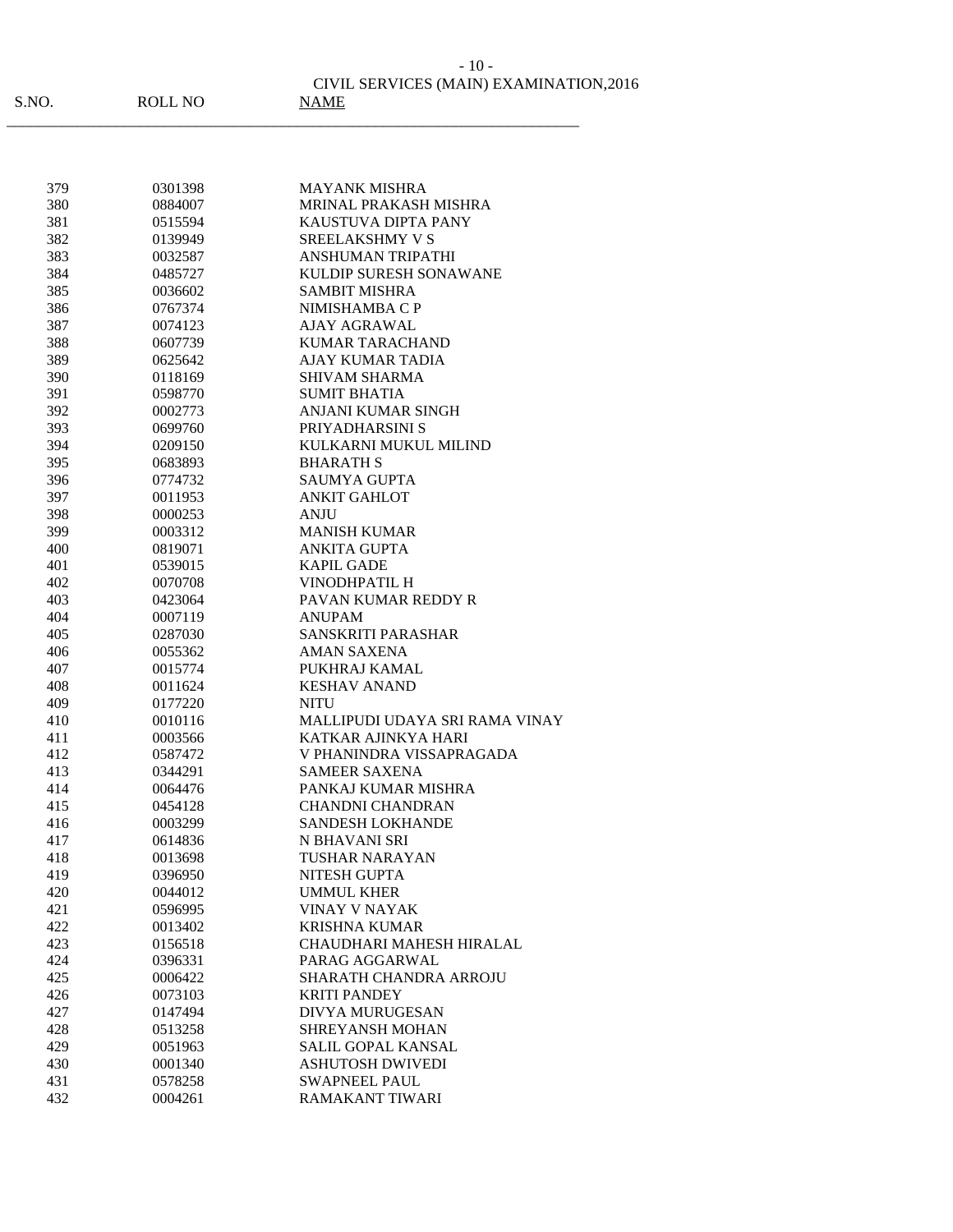|       |         | CIVIL SERVICES (MAIN) EXAMINATION, 2016 |
|-------|---------|-----------------------------------------|
| S.NO. | ROLL NO | NAME                                    |
|       |         |                                         |

| 433 | 0844400 | CHAMARTY M K SARAT CHANDRA    |
|-----|---------|-------------------------------|
| 434 | 0009982 | PARSHANT SINGLA               |
| 435 | 0538525 | MD ADIL ASHRAF                |
| 436 | 0367270 | <b>MAINAK GHOSH</b>           |
| 437 | 0016087 | PRABHJOT KAUR                 |
| 438 | 0775462 | <b>APURV CHAUHAN</b>          |
| 439 | 0208458 | SHIKHA KHOSLA                 |
| 440 | 1013940 | <b>VINEET KUMAR</b>           |
| 441 | 0700735 | ADITYA BHARDWAJ               |
| 442 | 0595092 | <b>KEERTHISHREE G</b>         |
| 443 | 0101698 | <b>JAGADEESHP</b>             |
| 444 | 0047202 | <b>ANKIT PANNU</b>            |
| 445 | 0807519 | <b>DHAWAL JAISWAL</b>         |
| 446 | 0206030 | PALLAVI SARKAR                |
| 447 | 0080717 | SHUBHAM AGARWAL               |
| 448 | 0548994 | ANKIT ASOKAN                  |
| 449 | 0040450 | <b>SAUJANYA SINGH</b>         |
| 450 | 1121137 | PATHAN ADEEB DAULATKHAN       |
| 451 | 0009665 | <b>SONAM KUMAR</b>            |
| 452 | 0698515 | AKHIL S                       |
| 453 | 0734265 | <b>AKASH S</b>                |
| 454 | 0059839 | <b>ASHUTOSH DWIVEDI</b>       |
| 455 | 0434510 | <b>AMIT SAMDARIYA</b>         |
| 456 | 0302054 | <b>MAANAS BAJPAI</b>          |
| 457 | 0116040 | <b>CHEBOLI KARTHIK</b>        |
| 458 | 0225799 | <b>OMNKAR</b>                 |
| 459 | 0007001 | <b>MAHESWAR MAJI</b>          |
| 460 | 0012365 | <b>DILEEP MISHRA</b>          |
| 461 | 0209263 | SATYAJEET KUMAR GUPTA         |
| 462 | 0147842 | <b>RITU YADAV</b>             |
| 463 | 0035748 | <b>AJAY YESHWANTH V</b>       |
| 464 | 0149482 | CHIRUMAMILLA VINAY K CHOWDARY |
| 465 | 0647089 | <b>ABHINAV AGNIHOTRI</b>      |
| 466 | 0617884 | KATE ASHISH AVINASH           |
| 467 | 0689397 | PRIYANKA TYAGI                |
| 468 | 0153319 | KISHORE REDDY POLU            |
| 469 | 0043681 | <b>ALEKH DUHAN</b>            |
| 470 | 0719568 | <b>STEFAN SIMON TOBIAS</b>    |
| 471 | 0002760 | PRERNA SINGH                  |
| 472 | 0603085 | <b>SAQIB YOUSUF</b>           |
| 473 | 0392272 | SWAPNIL BARANWAL              |
| 474 | 0432417 | <b>RAVI RANJAN</b>            |
| 475 | 0845975 | <b>BHYRAPPA PV</b>            |
| 476 | 0531103 | NITHAN RAJ T N                |
| 477 | 0179519 | <b>VIRAT MISRA</b>            |
| 478 | 0012576 | <b>BHAWNA JAIN</b>            |
| 479 | 0213002 | <b>SAURABH GOYAL</b>          |
| 480 | 0066980 | <b>ANANYA SMRITI</b>          |
| 481 | 0506696 | <b>ACHIN GARG</b>             |
| 482 | 0355601 | PRADAKSHINE JAYDEEP SUNIL     |
| 483 | 0330457 | <b>ASHISH UJLAYAN</b>         |
| 484 | 0309611 | <b>SREERAG M</b>              |
| 485 | 0011117 | <b>ANKUR KAUSHIK</b>          |
| 486 | 0014131 | DEBOTOSH CHATTERJEE           |
|     |         |                               |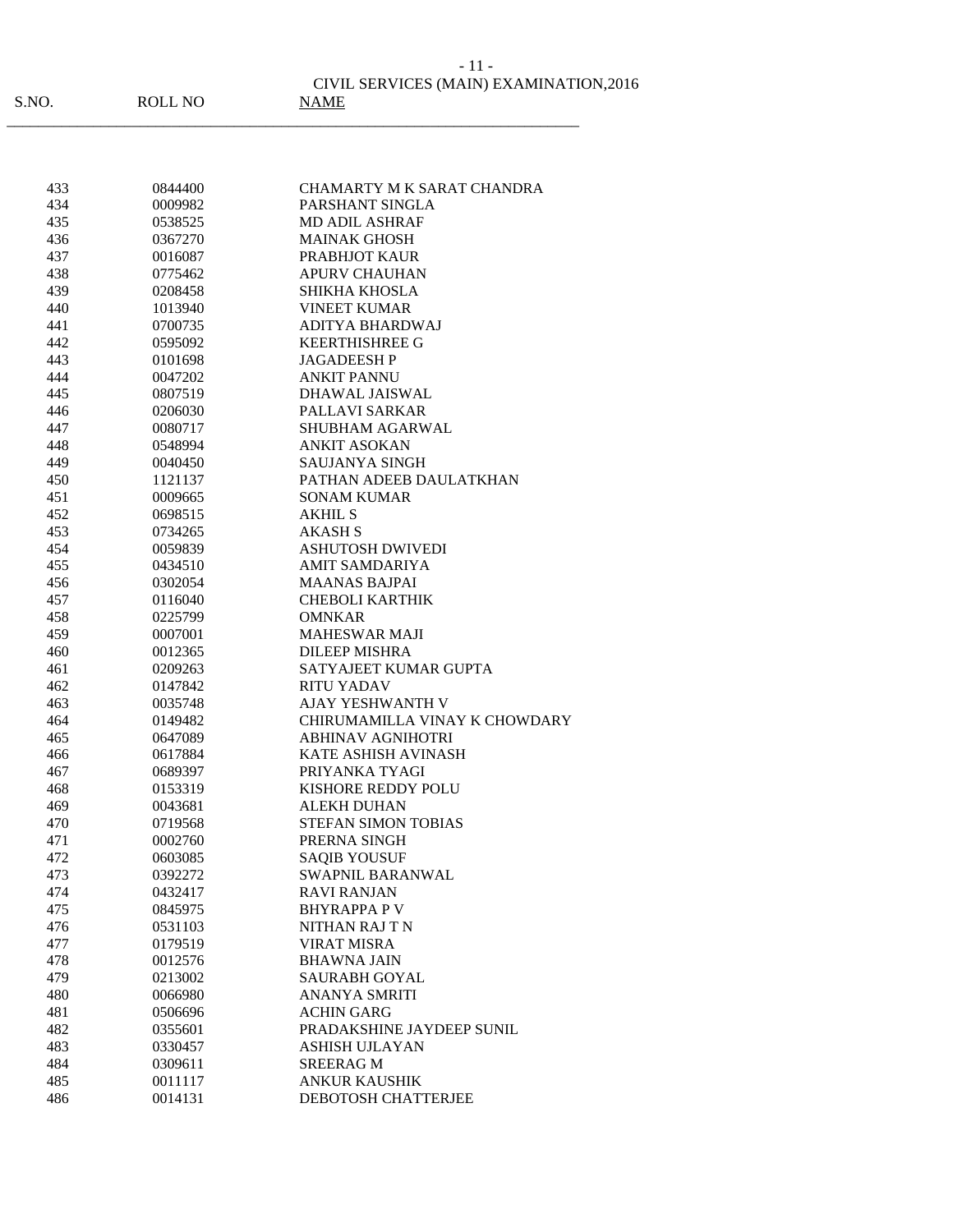| 487        | 1105900 | <b>VEEREPALLI VIDYADHAR</b> |
|------------|---------|-----------------------------|
| 488        | 0701928 | PRATEEK SINGH               |
| 489        | 0010969 | <b>GAURAV KUMAR SAINI</b>   |
| 490        | 0728311 | ANANG RAWAT                 |
| 491        | 0203935 | YASHU SHARMA                |
| 492        | 0840698 | DEEPAK KUMAR DUBEY          |
| 493        | 0469341 | PREM KRISHNAN S             |
| 494        | 0067707 | APARNA GUPTA                |
| 495        | 0339357 | <b>SHASHANK GUPTA</b>       |
| 496        | 0653680 | <b>HARSHIT</b>              |
| 497        | 0617037 | PRADEEP A                   |
| 498        | 0043950 | <b>VISHARL ARJUN RG</b>     |
| 499        | 0658908 | DHUMAL SHRIDHAR TANAJI      |
| 500        | 0576755 | ASHUTOSH KUMAR RAI          |
| 501        | 0433293 | <b>M PUNITH KUTTAIAH</b>    |
| 502        | 0015861 | AVATAPALLI AVINASH          |
| 503        | 0169735 | ADITYA KUMAR JHA            |
| 504        | 0760206 | ROMA SRIVASTAVA             |
| 505        | 0007348 | <b>PAWAN KUMAR</b>          |
| 506        | 0113091 | ADITYA MANGLA               |
| 507        | 0524285 | KAPINJAL KISHORE SHARMA     |
| 508        | 0069372 | <b>VINEET KUMAR</b>         |
| 509        | 0563451 | <b>HASEEN ZAHERA RIZVI</b>  |
| 510        | 0637369 | <b>RAJESH</b>               |
| 511        | 0108422 | <b>DEEPKA PARMAR</b>        |
| 512        | 0343775 | <b>RAMARAJAN K</b>          |
| 513        | 0625675 | K NIKHIL KUMAR RAO          |
| 514        | 0218291 | <b>MANISHA TOMAR</b>        |
| 515        | 0680789 | THRINETHRA K R              |
| 516        | 0321901 | <b>KUMAR ANKIT</b>          |
| 517        | 0564507 | <b>ANKIT AGARWAL</b>        |
| 518        | 0946978 | <b>TANAY SHARMA</b>         |
| 519        | 0008696 | <b>SRIKANTH REDDY S</b>     |
| 520        | 0497312 | RAVINDRA DHAMA              |
| 521        | 0002465 | VAYAVYA CHOUBEY             |
| 522        | 0539472 | <b>GAURAV TYAGI</b>         |
|            |         | <b>GAURAV SHUKLA</b>        |
| 523        | 1151712 | <b>AMARTYA BANERJEE</b>     |
| 524        | 0114035 |                             |
| 525<br>526 | 0770627 | <b>JABEEN FATHIMA J</b>     |
|            | 0015586 | <b>CHENNURI RUPESH</b>      |
| 527        | 0102130 | ARJUN RAMAKRISHNAN          |
| 528        | 0047257 | NOOPUR CHAUDHARY            |
| 529        | 0291653 | <b>ANKIT JAISWAL</b>        |
| 530        | 0001118 | <b>NAMRATA KAIRA</b>        |
| 531        | 0596291 | TAKKELLAPALLY YASHWANTH RAO |
| 532        | 0403561 | <b>VIVEK SINGH</b>          |
| 533        | 0447661 | <b>AMBRISH RAHUL</b>        |
| 534        | 0841166 | PAGADALA V RAMI REDDY       |
| 535        | 0554910 | SHILPI KANAUJIA             |
| 536        | 0559751 | <b>RAVINDER</b>             |
| 537        | 0068858 | ARJUN UPADHYA S             |
| 538        | 0215896 | <b>ANAM SIDDIQUI</b>        |
| 539        | 0443734 | YATINDRA SINGH              |
| 540        | 0434189 | <b>IBSON SHAH I</b>         |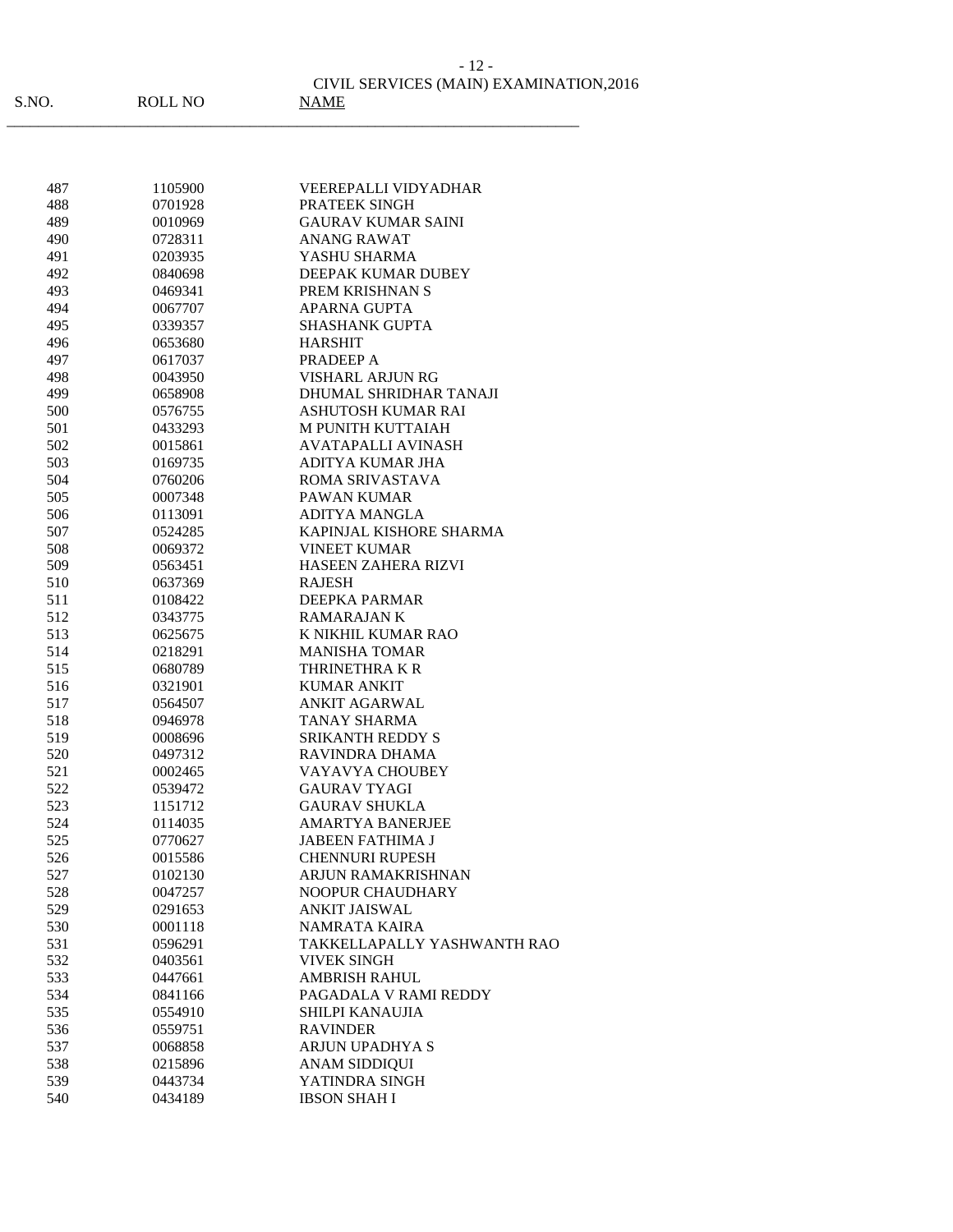|      |         | CIVIL SERVICES (MAIN) EXAMINATION, 2016 |
|------|---------|-----------------------------------------|
| S.NO | ROLL NO | NAME                                    |

- 13 -

| 541        | 0415796 | <b>ABHINAV SINGH</b>         |
|------------|---------|------------------------------|
| 542        | 0343661 | MALAVA RUTHVIK               |
| 543        | 0055810 | MOPURI HARANATH              |
| 544        | 0330626 | PRATIK PATIL                 |
| 545        | 0185039 | <b>LOKESH KUMAR SINGH</b>    |
| 546        | 0026470 | <b>SANTOSH SUKHADEVE</b>     |
| 547        | 0042914 | <b>VASAGIRI SHILPA</b>       |
| 548        | 0020845 | <b>FEBIN PHILIP</b>          |
| 549        | 0146420 | <b>ANUP N</b>                |
| 550        | 0839199 | <b>SAURABH JAIN</b>          |
| 551        | 0339521 | RANJAN AGRAWALA              |
| 552        | 0353628 | <b>AKANKSHA TIWARI</b>       |
| 553        | 0335555 | <b>KUNDAN KUMAR</b>          |
| 554        | 0576259 | <b>SHEIKH SAMI UR RAHMAN</b> |
| 555        | 0124933 | <b>RANJIT KUMAR BANDARU</b>  |
| 556        | 0180729 | MOHAMMAD ARSHAD              |
| 557        | 0691667 | <b>ATUL KUMAR</b>            |
| 558        | 0187701 | <b>ATUL PRAKASH</b>          |
| 559        | 0281560 | <b>WAGEESH SHROTRIYA</b>     |
| 560        | 0069789 | <b>SIRIVENNELA</b>           |
| 561        | 0279631 | <b>VYAS PARITOSH VINEET</b>  |
| 562        | 0683450 | <b>ALOK KUMAR TIWARI</b>     |
| 563        | 0809083 | <b>NITIN KURAIEN</b>         |
| 564        | 0336985 | <b>GOKUL MAHAJAN</b>         |
| 565        | 0003471 | <b>LAVANYA B</b>             |
| 566        | 0322887 | NEELANSHU GUPTA              |
| 567        | 0498696 | K HARIPREETI                 |
| 568        | 0969010 | <b>AMAN SINGH LOHAN</b>      |
| 569        | 0522921 | PANKAJ KUMAWAT               |
| 570        | 0152848 | <b>SANDEEP BHAGIA</b>        |
| 571        | 0016287 | ALOK PANDEY                  |
|            | 0271057 | <b>CHELSASINI V</b>          |
| 572<br>573 | 0075777 | AMIT KUMAR                   |
| 574        | 0038628 | <b>JOSEPH K MATHEW</b>       |
|            | 0161894 | <b>SACHIN GUPTA</b>          |
| 575        | 0068823 |                              |
| 576        |         | PRIYANKA SINGH               |
| 577        | 0254201 | <b>SANDEEP BANSAL</b>        |
| 578        | 0527275 | <b>SHALESH JAIN</b>          |
| 579        | 0095258 | <b>ANYA DAS</b>              |
| 580        | 0548139 | SHER SINGH MEENA             |
| 581        | 0101955 | PRATIMA SINGH                |
| 582        | 0716926 | <b>AGAWANE ROHAN RAMESH</b>  |
| 583        | 0698785 | <b>DEEPAK PAREEK</b>         |
| 584        | 0003159 | MINHAJ UDDIN NIZAMI          |
| 585        | 0001266 | ANKITA KANWAR                |
| 586        | 0848970 | ABHISHEK GANDHI              |
| 587        | 0691874 | VIKASH KUMAR                 |
| 588        | 0493426 | MADHUSUDHANA RAO IJJADA      |
| 589        | 0027694 | ROHIT KASHWANI               |
| 590        | 0064862 | <b>GORAKH SURESH BHAMARE</b> |
| 591        | 0293499 | ASHISH KUMAR SHUKLA          |
| 592        | 0522564 | <b>ATHIRA S</b>              |
| 593        | 0480726 | <b>VATVKUMAR</b>             |
| 594        | 0200646 | <b>SRISHTI GUPTA</b>         |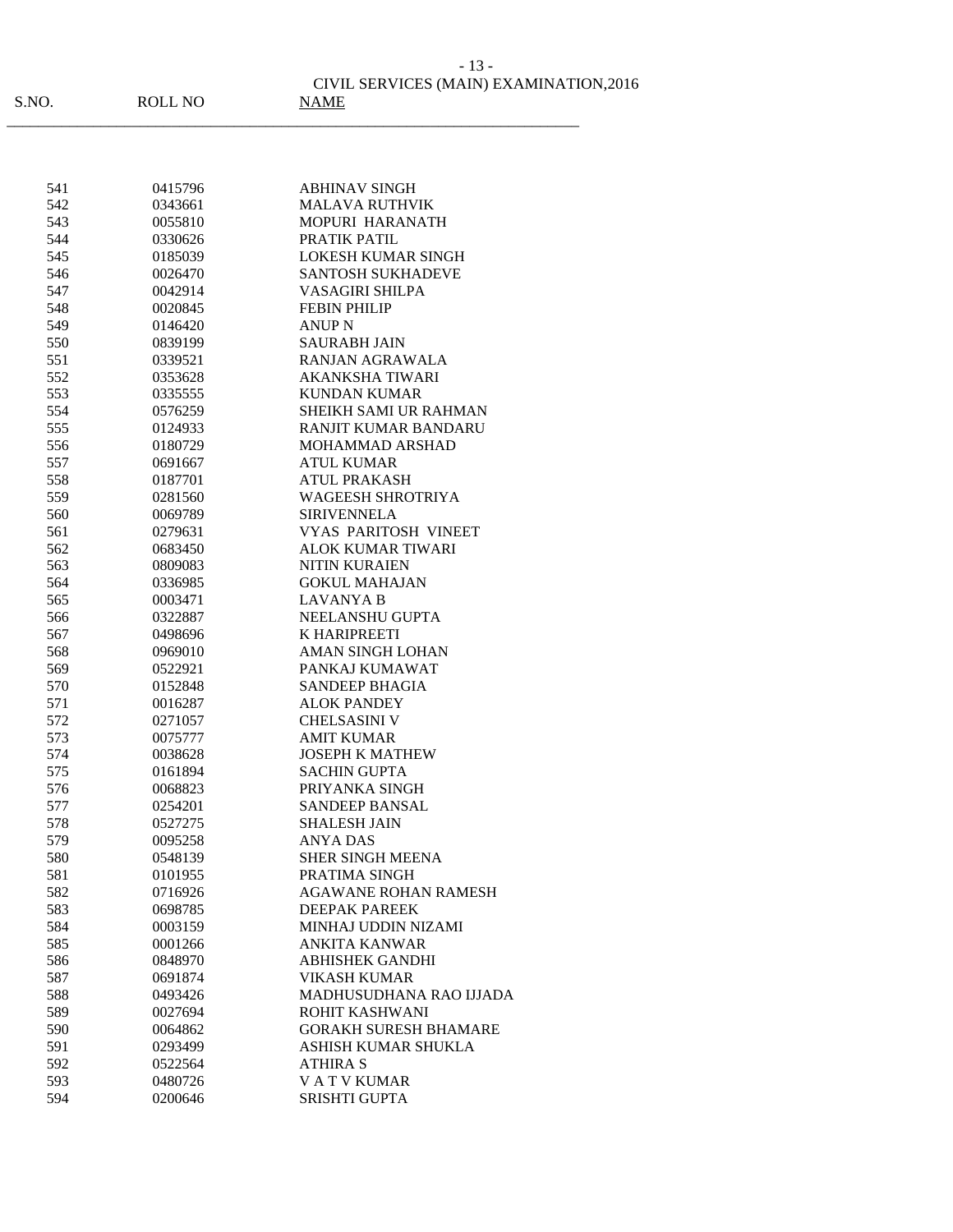|   | - 14 -                                  |
|---|-----------------------------------------|
|   | CIVIL SERVICES (MAIN) EXAMINATION, 2016 |
| Õ | <b>NAME</b>                             |

| S.NO. |  |
|-------|--|
|       |  |

 $ROLL NO$ 

| 595        | 0031040 | <b>RIMJHIM PANDEY</b>         |
|------------|---------|-------------------------------|
| 596        | 0303981 | <b>UPASANA</b>                |
| 597        | 0217092 | <b>M RAMESH</b>               |
| 598        | 0037683 | HARSHAVARDANA B J             |
| 599        | 0477578 | AKSHAYA BUDANIA               |
| 600        | 0599192 | DIVAKARA T S                  |
| 601        | 0431691 | <b>MITHUN RATNAKAR S</b>      |
| 602        | 0178355 | <b>SURAJ PATEL</b>            |
| 603        | 0214166 | <b>SHAIK SHAHABAAZ HANOOR</b> |
| 604        | 0002551 | <b>INABAT KHALIQ</b>          |
| 605        | 0821899 | <b>ASHISH SAINI</b>           |
| 606        | 0006927 | MOHIT KUMAR                   |
| 607        | 0615621 | AESHALA VAMSHI KRISHNA        |
| 608        | 0741804 | <b>KUMAR CHINTHA</b>          |
| 609        | 0182776 | <b>MUKUL JAMLOKI</b>          |
| 610        | 0520821 | <b>FAISAL JAVAID</b>          |
| 611        | 0109704 | <b>DEEKSHA</b>                |
| 612        | 0521768 | VAIBHAV RIKHARI               |
| 613        | 0346045 | <b>APARNAHS</b>               |
| 614        | 0110393 | THORAT SWAPNIL DEVIDAS        |
|            | 0384428 | <b>VARUN YADAV</b>            |
| 615<br>616 |         | SANJENBAM SADANANDA SINGH     |
|            | 0001314 |                               |
| 617        | 0356201 | <b>SHABARISH P</b>            |
| 618        | 0599229 | KAVAD KALPESH RAGHAVBHAI      |
| 619        | 0048459 | <b>DHARAM RAJ</b>             |
| 620        | 0514326 | <b>G KRISHNAKANTH</b>         |
| 621        | 0607317 | NANDESHWAR DASHDIKPAL KISHOR  |
| 622        | 0174847 | <b>JITENDER YADAV</b>         |
| 623        | 0356393 | ANANTHAGIRI VLN MAHESH        |
| 624        | 0166678 | SHEKHAR KUMAR CHAUDHARY       |
| 625        | 0608633 | <b>ASHOK K V</b>              |
| 626        | 0582871 | PRAMOD KUMAR YADAV            |
| 627        | 0416807 | <b>SHAW KUMAR AMIT</b>        |
| 628        | 1005235 | <b>SAHIL SARANGAL</b>         |
| 629        | 0777862 | <b>HEMALATHA</b>              |
| 630        | 0006764 | PRABODH YADAV                 |
| 631        | 0775918 | PRAMOD KUMAR PANDEY           |
| 632        | 0179517 | AISHWARIYA SAGAR              |
| 633        | 0646913 | <b>ABHINAV YADAV</b>          |
| 634        | 0617850 | <b>HEMA KANTA SAY</b>         |
| 635        | 0112744 | <b>SWATHY S KUMAR</b>         |
| 636        | 0755318 | <b>ANKIT SONI</b>             |
| 637        | 0009623 | <b>DEVIKA RANI</b>            |
| 638        | 0407328 | <b>JAYAPANDIYAN J</b>         |
| 639        | 0088125 | <b>VIKRANT BHUSHAN</b>        |
| 640        | 0007121 | <b>AKASH CHOUDHARY</b>        |
| 641        | 0358846 | <b>BHANWAR SINGH MEENA</b>    |
| 642        | 0731292 | PANKAJ YADAV                  |
| 643        | 0413963 | <b>GIRI PRASAD M</b>          |
| 644        | 0896039 | <b>DONGARE PRAVIN UMESH</b>   |
| 645        | 0042379 | SHILPA SINGH                  |
| 646        | 0196418 | <b>HARIS BIN ZAMAN</b>        |
| 647        | 0716338 | PUNEET GEHLOD                 |
| 648        | 0332913 | <b>BHAVYA SAINI</b>           |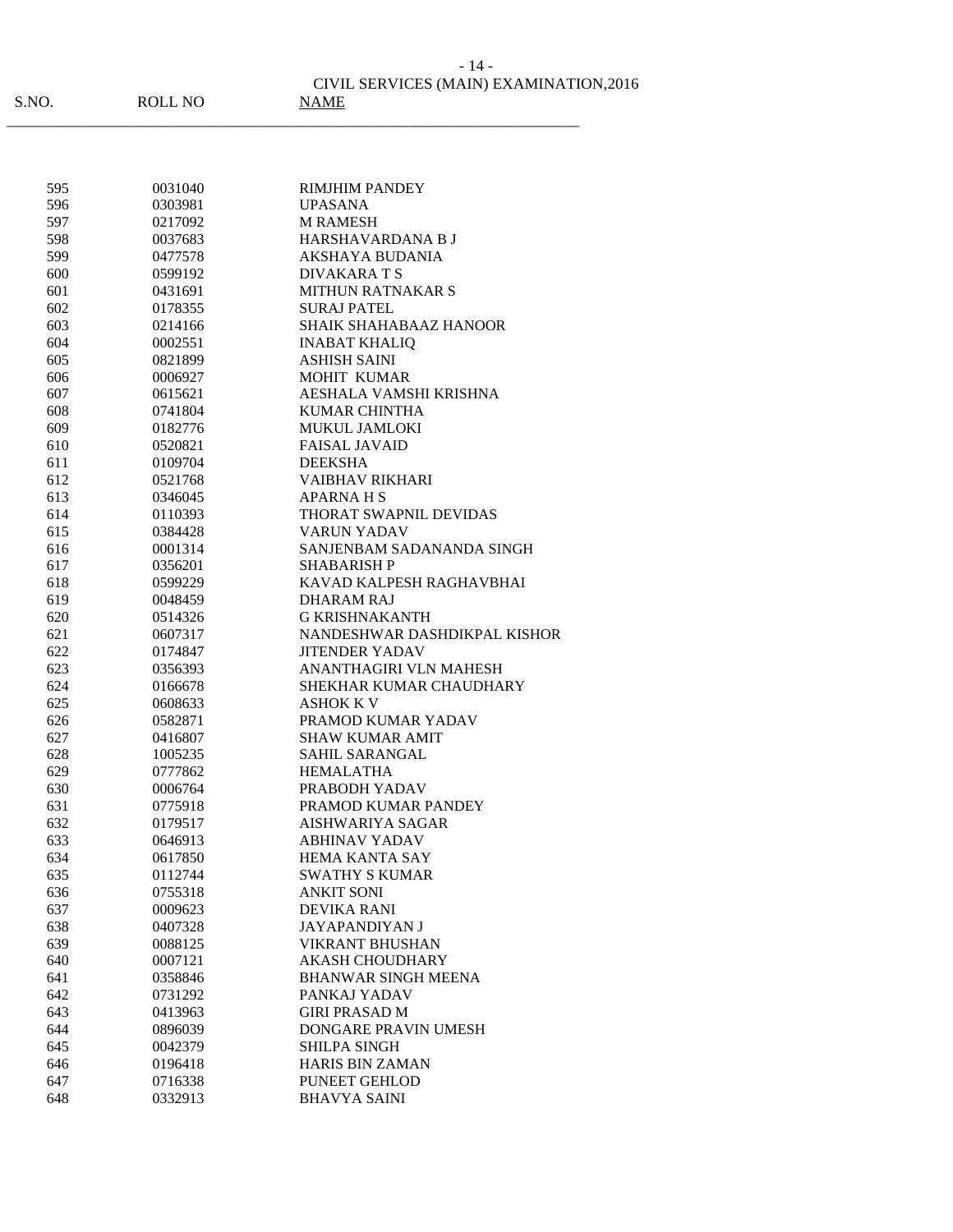| S.NO. | ROLL NO | CIVIL SERVICES (MAIN) EXAMINATION, 2016<br><b>NAME</b> |
|-------|---------|--------------------------------------------------------|
|-------|---------|--------------------------------------------------------|

| 649 | 0590023 | RAMESH CHANDRA YADAV              |
|-----|---------|-----------------------------------|
| 650 | 0202799 | <b>NIVEDITA NEGI</b>              |
| 651 | 0021288 | <b>BANKAR VAISHNAVI SATISH</b>    |
| 652 | 0969609 | <b>TANUSHREE</b>                  |
| 653 | 0442868 | <b>ONGKAR NATH</b>                |
| 654 | 0094366 | <b>ALPANA DUBEY</b>               |
| 655 | 0003828 | SANGHPRIYA SINGH                  |
| 656 | 0612011 | ARPAN YADUVANSHI                  |
| 657 | 0119093 | <b>SUKHAPUTRA NO</b>              |
| 658 | 0259515 | YOGAPRIYANGAA S N                 |
| 659 | 0217323 | <b>VAISHAKPR</b>                  |
| 660 | 0730004 | <b>NAVIN KUMAR SONI</b>           |
| 661 | 0696262 | NITHYA K                          |
| 662 | 0355229 | <b>ANJANA S KUMAR</b>             |
| 663 | 1084008 | <b>RISHIKESH SINGH</b>            |
| 664 | 0641117 | <b>BHUMIKA SAINI</b>              |
| 665 | 0589430 | YATHISH N                         |
| 666 | 0405119 | <b>KUMAR DEEPAK</b>               |
| 667 | 0600174 | SURENDRA SINGH CHARAN             |
| 668 | 0724235 | PALASH CHANDRA DHALI              |
| 669 | 0863617 | <b>KUNAL DUDAWAT</b>              |
| 670 | 0056006 | SURYAWANSHI SWAPNILKUMAR SUNILRAO |
|     |         | <b>JAGTAP MILIND AJAY</b>         |
| 671 | 0486047 | <b>RAVI KUMAR</b>                 |
| 672 | 0531674 |                                   |
| 673 | 0141921 | <b>BAGATE NITIN DATTATRYA</b>     |
| 674 | 0699062 | <b>IRAJ RAJA</b>                  |
| 675 | 0303652 | AVINASH SAHU                      |
| 676 | 0583682 | <b>SEUJ KR SAIKIA</b>             |
| 677 | 0806620 | <b>M SHALINI</b>                  |
| 678 | 0586699 | <b>JAGADEESH B</b>                |
| 679 | 0099691 | <b>HANKARE SHRUTI DILIP</b>       |
| 680 | 0041069 | <b>SUDHIR PATIL</b>               |
| 681 | 0753607 | <b>VINOD CHOUDHARY</b>            |
| 682 | 0354920 | <b>RITURAJ</b>                    |
| 683 | 0269909 | <b>ANUBHAV SINGH</b>              |
| 684 | 0021943 | PHADTARE MONALI ASHOK             |
| 685 | 0005023 | <b>CHOPPA ADITYA</b>              |
| 686 | 0566414 | THAKARE SHUBHAM DNYANDEORAO       |
| 687 | 0521844 | NISHANT KRISHNA                   |
| 688 | 0845635 | LAKKAPPA UDDAPPA HANAMANNAVAR     |
| 689 | 0064001 | DHEERENDRA KUMAR                  |
| 690 | 0486367 | <b>MOTE SACHIN BIRA</b>           |
| 691 | 0007071 | <b>MAMU HAGE</b>                  |
| 692 | 0236879 | POOJA KUMARI                      |
| 693 | 0486492 | <b>VINEETH G</b>                  |
| 694 | 0797094 | RAVI PRAKASH MEENA                |
| 695 | 0511378 | <b>SWEEDHAT</b>                   |
| 696 | 0363116 | <b>GARIMA GAUR</b>                |
| 697 | 0790654 | <b>EZAZ AHMED</b>                 |
| 698 | 0663457 | <b>ASHWINI GOTYAL</b>             |
| 699 | 0596707 | K ASHOK CHAKRAVARTHY              |
| 700 | 0071586 | DHAS KISHOR RAMCHANDRA            |
| 701 | 0104865 | WANAVE MADHAV POPAT               |
| 702 | 0020615 | NEHA DEVISING RATHOD              |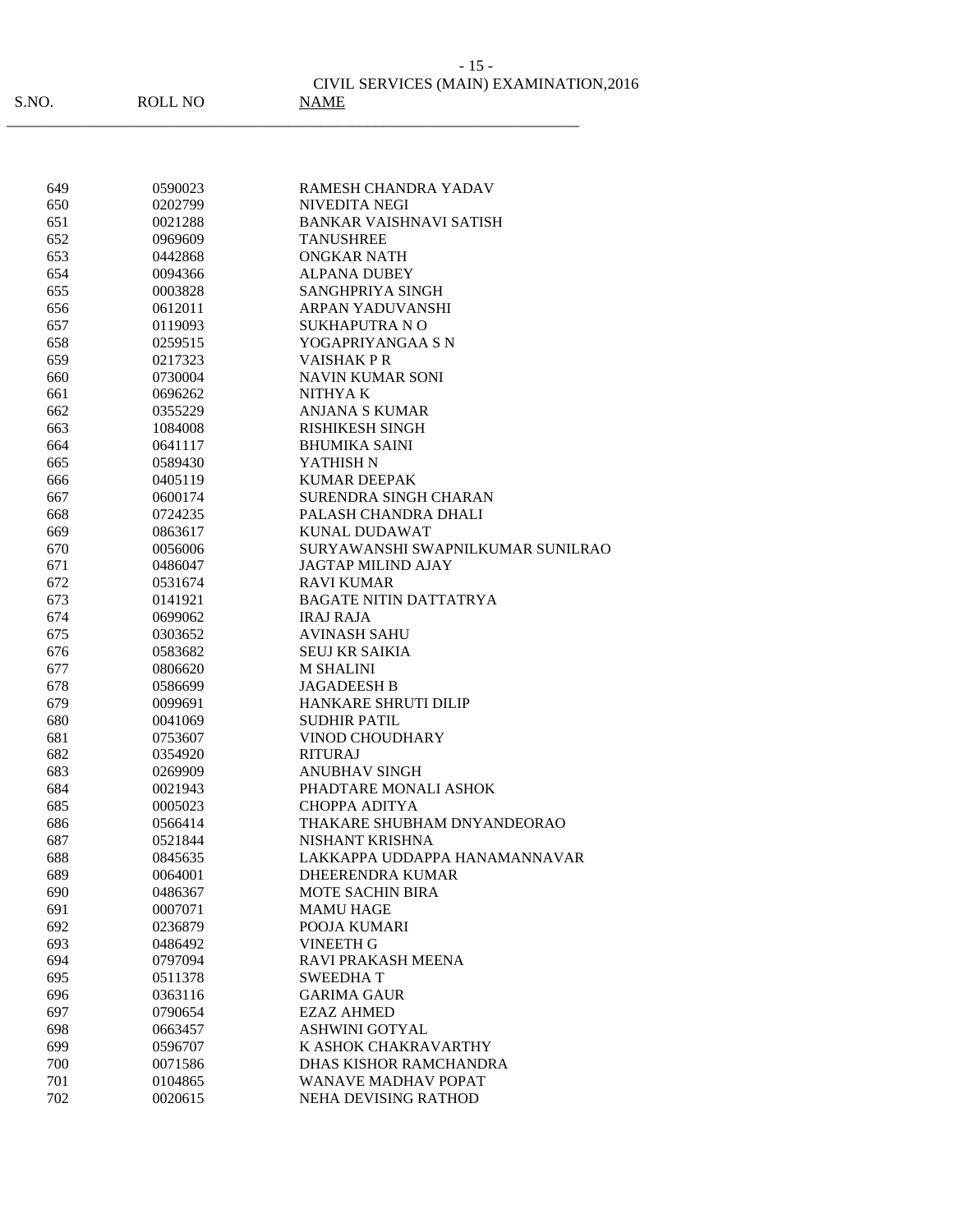| 703 | 0067905 | <b>SREENIDHI B T</b>          |
|-----|---------|-------------------------------|
| 704 | 0197839 | <b>EHJAS ASLAM S</b>          |
| 705 | 0390413 | <b>MINGA SHERPA</b>           |
| 706 | 0378192 | AVHAD NIVRUTTI SOMNATH        |
| 707 | 0811227 | <b>AMIT KUMAR</b>             |
| 708 | 0102568 | <b>SYAMA SAJI</b>             |
| 709 | 0725844 | <b>RAVINDRA VERMA</b>         |
| 710 | 0034318 | <b>GAGAN GIRI GOSWAMI</b>     |
| 711 | 0161365 | SHARAYU H AADHE               |
| 712 | 0243842 | <b>MARIA SHINE A</b>          |
| 713 | 0552883 | <b>KUMAR SAMBHAV</b>          |
| 714 | 0701520 | <b>GOKILA DEVI V</b>          |
| 715 | 0447428 | ANKIT                         |
| 716 | 0399981 | SIDDHARTHA KUMAR BARAILY      |
| 717 | 0199252 | <b>VINOTH P</b>               |
| 718 | 0465614 | DEVENDER SINGH CHAUDHARY      |
| 719 | 0007075 | WAVHAL VAIBHAV BALASAHEB      |
| 720 | 0436109 | KEERTHI HAMMANNA NAYAK        |
| 721 | 0662027 | <b>AKASH PATEL</b>            |
| 722 | 0002805 | ANAND                         |
| 723 | 0046119 | <b>NISHA</b>                  |
| 724 | 0296951 | KASLLU SADANAND RAMRAO        |
| 725 | 0578517 | <b>TIRUPATI MITHUN</b>        |
| 726 | 0045615 | <b>GARIMA</b>                 |
| 727 | 0012494 | NIDHI SINGH                   |
| 728 | 0015273 | <b>NIRANJAN KUMAR</b>         |
| 729 | 0009992 | <b>KULDEEP</b>                |
| 730 | 0001150 | TARIT KANTI CHAKMA            |
| 731 | 0106791 | <b>RAVINDER KAUR SAINI</b>    |
| 732 | 0413490 | PINNANI SANDEEP KUMAR         |
| 733 | 0761650 | NARRA CHAITANYA               |
| 734 | 0419267 | <b>MANIMARANT</b>             |
| 735 | 0507114 | <b>REHNAR</b>                 |
| 736 | 0447599 | <b>GHUGE ROHAN BAPURAO</b>    |
| 737 | 0026458 | <b>RANJEET KUMAR</b>          |
| 738 | 0730971 | NAVNEET KUMAR KANWAT          |
| 739 | 0505595 | <b>ADHARSH RAJEENDRAN</b>     |
| 740 | 0006412 | <b>HARISH KUMAR</b>           |
| 741 | 1001520 | <b>B RAVITEJA</b>             |
| 742 | 0009928 | <b>RAHUL KUMAR</b>            |
| 743 | 0629671 | VAISHALI SHARMA               |
| 744 | 0649119 | <b>VIDIT RAJ BHUNDESH</b>     |
| 745 | 0104214 | <b>MAHAVEER RAR</b>           |
| 746 | 0563056 | <b>LAL DAS</b>                |
| 747 | 0540535 | <b>SATYAVEER SINGH</b>        |
| 748 | 0705473 | H HANUMANTHA RAJU             |
| 749 | 0928704 | NEERAJ CHANDROL               |
| 750 | 0692748 | <b>KULDEEP MEENA</b>          |
| 751 | 0497370 | KALSHETTI RAVIRAJ CHANDRAKANT |
| 752 | 0117366 | <b>ELAMATHY T G</b>           |
| 753 | 0133507 | <b>MANER NASIR IQBAL</b>      |
| 754 | 0392269 | <b>KARTHIKEYAN K</b>          |
| 755 | 0323174 | <b>ABDUL RAHEEM A</b>         |
| 756 | 0372830 | MORE DHIRAJ VISHWASRAO        |
|     |         |                               |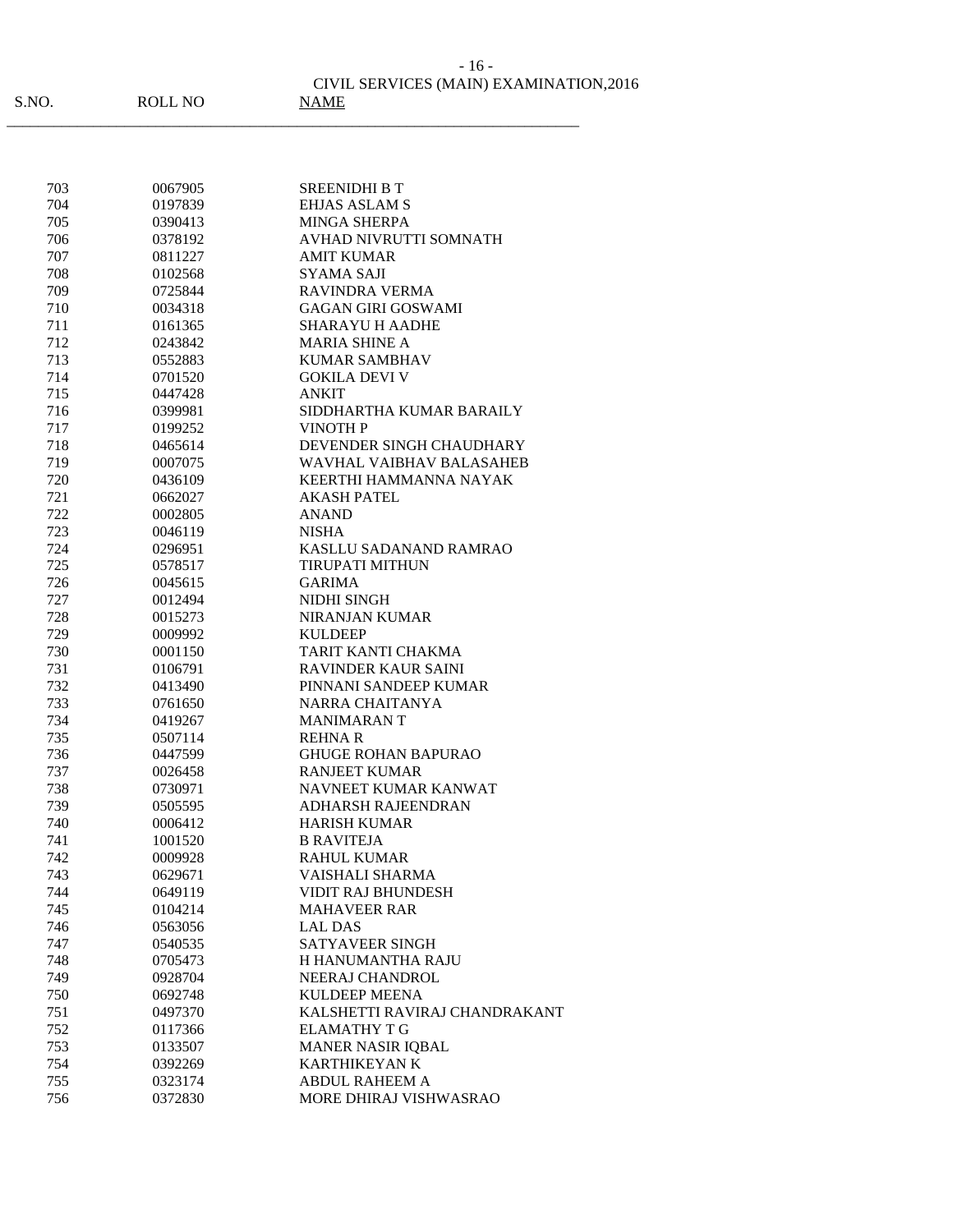|      |         | CIVIL SERVICES (MAIN) EXAMINATION, 2016 |
|------|---------|-----------------------------------------|
| S.NO | ROLL NO | <b>NAMF</b>                             |

\_\_\_\_\_\_\_\_\_\_\_\_\_\_\_\_\_\_\_\_\_\_\_\_\_\_\_\_\_\_\_\_\_\_\_\_\_\_\_\_\_\_\_\_\_\_\_\_\_\_\_\_\_\_\_\_\_\_\_\_\_\_\_\_\_\_\_\_\_\_\_\_\_

| 757 | 0893697 | <b>SURESH CHOUDHARY</b>      |
|-----|---------|------------------------------|
| 758 | 0207000 | <b>RISHU VERMA</b>           |
| 759 | 0818640 | PATIL SUSHANT RAMESH         |
| 760 | 0006167 | <b>ABHINAV CHOUKSEY</b>      |
| 761 | 0011574 | ANURADHA SHARMA              |
| 762 | 1130578 | <b>RENGE ARVIND RAJABHAU</b> |
| 763 | 1042546 | <b>AKSHAY PRALHAD KONDE</b>  |
| 764 | 0017487 | AMITH MP                     |
| 765 | 0224970 | <b>SWATI NOKHWAL</b>         |
| 766 | 0733672 | <b>ASHOK RATAN</b>           |
| 767 | 0363473 | <b>VARUN YADAV</b>           |
| 768 | 0634533 | <b>AJAY BIDARI</b>           |
| 769 | 0003700 | KSHETRIMAYUM RAVIKUMAR SINGH |
| 770 | 0599017 | RISHI YADAV                  |
| 771 | 0120271 | BUDUMAJJI SATYA PRASAD       |
| 772 | 0663867 | PRASHANT DALMIA              |
| 773 | 0014267 | <b>ABHISHEK KUMAR</b>        |
| 774 | 0013632 | <b>SANJAY KUMAR RAV</b>      |
| 775 | 0805238 | PRABHAT KUMAR                |
| 776 | 0115346 | <b>MOHNISH DIGRA</b>         |
| 777 | 0012725 | DHAMANE DEEPAK MAHADEV       |
| 778 | 0732062 | VIGNESHWARAN K               |
| 779 | 0021308 | <b>MONISHATM</b>             |
| 780 | 0456334 | <b>DYAMAPPA AIRANI</b>       |
| 781 | 0178692 | <b>NASEEF ABDUL KADER</b>    |
| 782 | 0042738 | <b>ROHIT SINGH</b>           |
| 783 | 0241707 | DEEPAK KUMAR                 |
| 784 | 0658968 | <b>DHEERAJ KUMAR</b>         |
| 785 | 0617542 | SIDDHARTH KATARIA            |
| 786 | 0037470 | <b>HARSHIT TODI</b>          |
| 787 | 0720118 | <b>GOPAL KRISHNA B</b>       |
| 788 | 0800008 | <b>MAYANK PRAKASH</b>        |
| 789 | 0269673 | <b>GAURAV KUMAR</b>          |
| 790 | 0199976 | <b>JADHAV PRAMOD PANDIT</b>  |
| 791 | 0120372 | <b>VIJAYALAKSHMI J</b>       |
| 792 | 0688316 | <b>TIRSE RAHUL SHANTARAM</b> |
| 793 | 0581128 | <b>MEHTAB SINGH</b>          |
| 794 | 0359629 | <b>GARIYAN MRINAL</b>        |
| 795 | 0031878 | <b>VIKAS KUMAR KHICHAR</b>   |
| 796 | 0327189 | N SHABARRISH KUMAR           |
| 797 | 0303726 | AJAY PAWAR                   |
| 798 | 0242943 | <b>HITESH</b>                |
| 799 | 0316717 | KAPALA PAVAN KUMAR           |
| 800 | 0066400 | <b>BHUPESH YADAV</b>         |
| 801 | 0434689 | ADDURU SRINIVASULU           |
| 802 | 0005712 | KULDEEP SINGH GUNAWAT        |
| 803 | 0512620 | <b>VIGNESH K</b>             |
| 804 | 0313153 | <b>SREEDEVI S</b>            |
| 805 | 0016969 | MUHAMMED SHABEER K           |
| 806 | 0901874 | <b>RAJADURAI P</b>           |
| 807 | 0005190 | RAVI PRAKASH VERMA           |
| 808 | 0027215 | ANAYAT ALI CHOWDHARY         |
| 809 | 1005723 | <b>SATPAL</b>                |
| 810 | 0009421 | SARAVANAKUMAR Y              |

- 17 -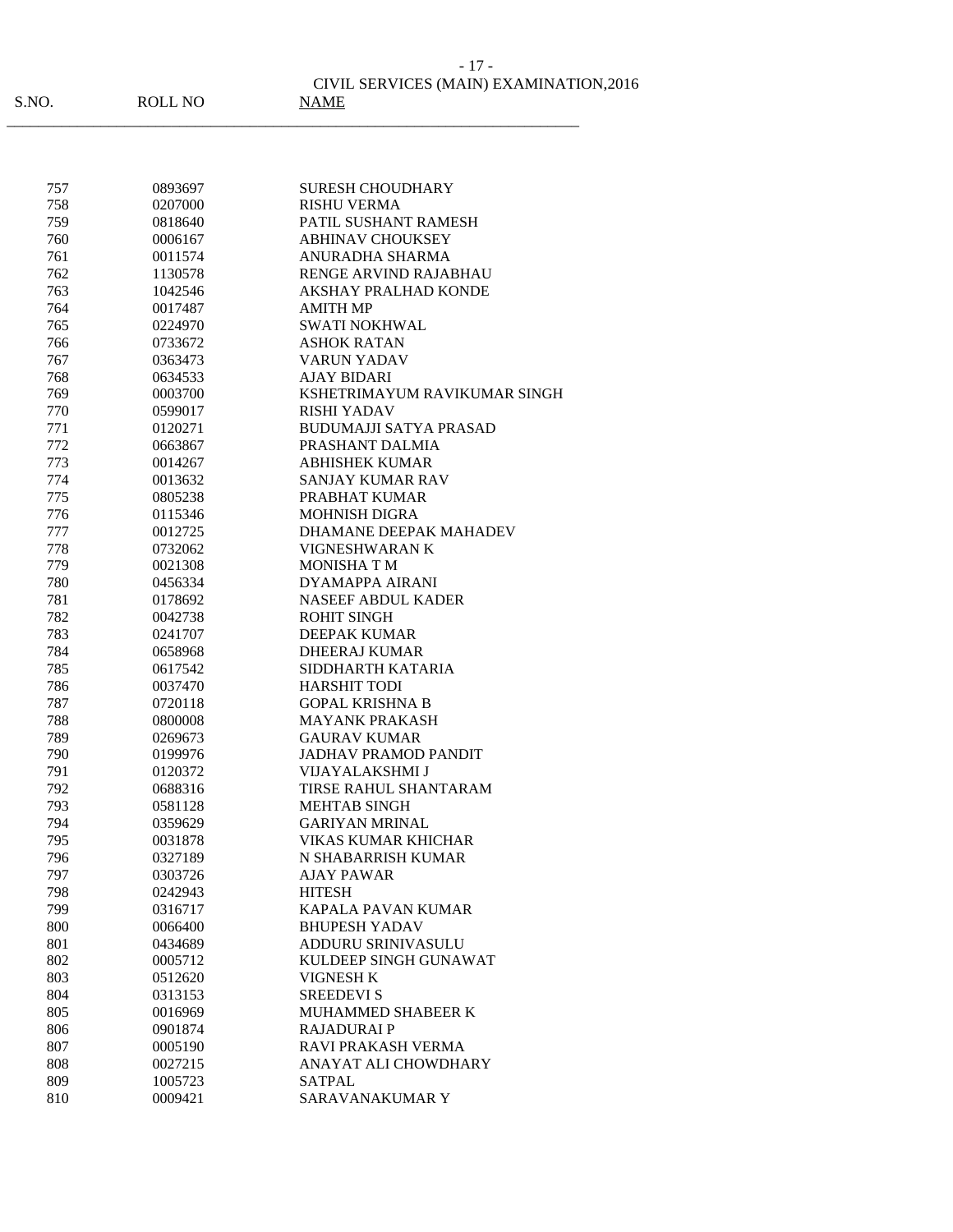| S.NO. | ROLL NO | CIVIL SERVICES (MAIN) EXAMINATION, 2016<br><b>NAME</b> |
|-------|---------|--------------------------------------------------------|
|-------|---------|--------------------------------------------------------|

| 811        | 0431058 | <b>SHAIFALI BARWAL</b>           |
|------------|---------|----------------------------------|
| 812        | 0587539 | RANDHI MANOJ BABU                |
| 813        | 0248679 | DIVYA K                          |
| 814        | 0331706 | <b>DANISH AGASTAM</b>            |
| 815        | 0399451 | <b>ARJUN R</b>                   |
| 816        | 0588378 | <b>DIPANKAR GOGOI</b>            |
| 817        | 0520365 | <b>GHORPADE TUSHAR DATTATRAY</b> |
| 818        | 0732948 | <b>RAHUL DEO</b>                 |
| 819        | 0209260 | <b>VINOD KUMAR</b>               |
| 820        | 0013015 | <b>MARSHALL A SILVA</b>          |
| 821        | 0016967 | <b>TARANJEET SINGH</b>           |
| 822        | 0227021 | JABBAR                           |
| 823        | 0701093 | <b>MADAN SINGH</b>               |
| 824        | 0069289 | PATIL SACHIN DILIP               |
| 825        | 0820061 | <b>NIKHIL BORKAR</b>             |
| 826        | 0106346 | <b>SUMIT KUMAR SINGH</b>         |
| 827        | 0322458 | <b>TASLEEM AHMED</b>             |
| 828        | 0186089 | <b>SHARDUL</b>                   |
| 829        | 0006080 | <b>VIKAS KUMAR</b>               |
| 830        | 0668704 | <b>SOMENDRA MEENA</b>            |
| 831        | 0727730 | PRATEEK RAJ YADAV                |
| 832        | 0086039 | <b>RAM PRAKASH</b>               |
| 833        | 0014861 | AWHALE MANISHA MANIKRAO          |
| 834        | 0606322 | YASHNI NAGARAJAN                 |
| 835        | 0044031 | <b>MANDEEP SINGH</b>             |
| 836        | 0582387 | <b>MD MUSTAQUE</b>               |
| 837        | 0599884 | <b>GAUTAM MOHAKUL</b>            |
| 838        | 0738362 | PRIYANKA NASHINE                 |
| 839        | 0637159 | <b>MANISH CHAUHAN</b>            |
| 840        | 0274429 | <b>SANTOSH BHEEMAIAH</b>         |
| 841        | 0866585 | RAMSWROOP HARITWAL               |
| 842        | 0542685 | <b>RAJESH KUMAR</b>              |
| 843        | 0934148 | THENMOZHI S                      |
| 844        | 0728467 | ICHAKE ABHIJIT DILIPRAO          |
| 845        | 0042247 | YASHODHARA DAS                   |
| 846        | 1131330 | <b>CHANDAN</b>                   |
| 847        | 0594473 | <b>V SANDHYA</b>                 |
| 848        | 0032143 | PRAVEEN KUMAR                    |
| 849        | 0224180 | <b>DEEPJOY DAS</b>               |
| 850        | 0279923 | <b>ADITI PATEL</b>               |
| 851        | 0712540 | SHAILESH CHAUDHARY               |
| 852        | 0919763 | <b>GOWRISANKARD</b>              |
| 853        | 1091084 | PHUSE SACHIN SUKALAL             |
| 854        | 0689766 | SUTHANDIRA BALAN P               |
| 855        | 0064935 | <b>SANTOSH KUMAR</b>             |
| 856        | 0537016 | <b>ARUNKUMAR P S</b>             |
| 857        | 0559776 | <b>CHAJAT LOWANG</b>             |
|            | 0009996 | PARDEEP MAHLAWAT                 |
| 858<br>859 | 0276907 | <b>TAPAN DEKA</b>                |
|            | 0601831 | VIVEK HARNARAIN SAMBHARYA        |
| 860        |         | <b>RITESH RANJAN</b>             |
| 861        | 0000013 | <b>SUNITA CHOUDHARY</b>          |
| 862        | 0655708 |                                  |
| 863        | 0498969 | <b>GANDIKOTA MAHESH</b>          |
| 864        | 0070000 | DESHMUKH SANGRAM SHANKARRAO      |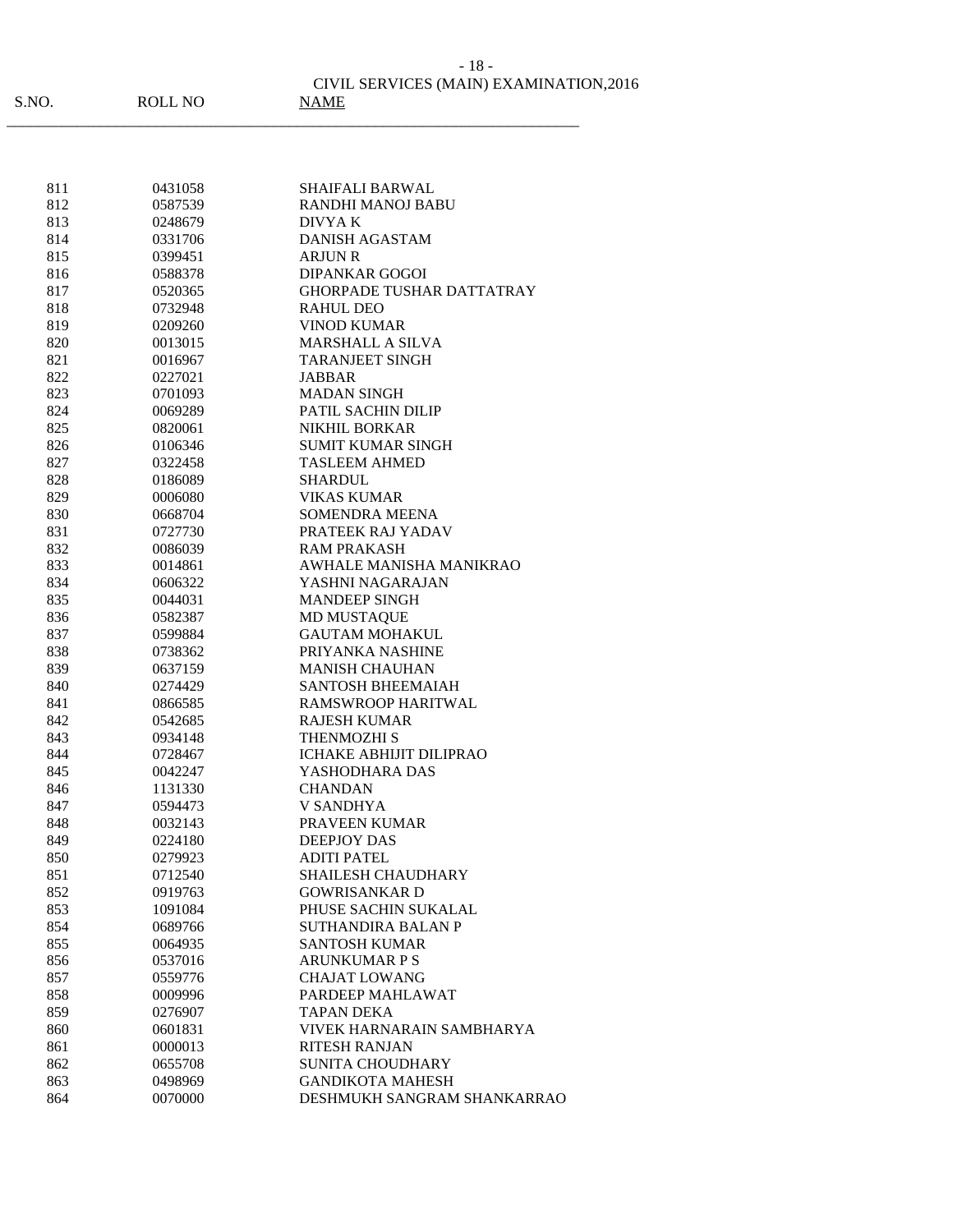CIVIL SERVICES (MAIN) EXAMINATION,2016 - 19 -

\_\_\_\_\_\_\_\_\_\_\_\_\_\_\_\_\_\_\_\_\_\_\_\_\_\_\_\_\_\_\_\_\_\_\_\_\_\_\_\_\_\_\_\_\_\_\_\_\_\_\_\_\_\_\_\_\_\_\_\_\_\_\_\_\_\_\_\_\_\_\_\_\_

| S.NO |  |
|------|--|
|------|--|

ROLL NO

| 865 | 0004680 | TUSHAR DUDI                   |
|-----|---------|-------------------------------|
| 866 | 0221882 | NUPUR AISHWARYA               |
| 867 | 0417197 | SABARI RAJ                    |
| 868 | 0150421 | THORAT SURAJ RAOSAHEB         |
| 869 | 0206531 | <b>HARI PRASANTH M R</b>      |
| 870 | 0077661 | MEDAPATI SWETHA               |
| 871 | 0007261 | MOURYAKRISHNA CHANDRASEKAR    |
| 872 | 0126071 | <b>JYOTI</b>                  |
| 873 | 0692257 | YOGISHA S                     |
| 874 | 0820964 | <b>ABHIJEET PATEL</b>         |
| 875 | 0401628 | <b>SUDHA RANI CHILAKA</b>     |
| 876 | 0148958 | <b>MURALIDHARAN K</b>         |
| 877 | 0474928 | TALE ABHISHEK PRAMOD          |
| 878 | 0201152 | PADAM SINGH                   |
| 879 | 0007593 | <b>ANKIT VERMA</b>            |
| 880 | 0035263 | <b>KAJALE VAIBHAV NITIN</b>   |
| 881 | 0243502 | <b>VIKAS MEENA</b>            |
| 882 | 0037447 | <b>RENA JAMIL</b>             |
| 883 | 0403329 | <b>SAMAY SINGH MEENA</b>      |
| 884 | 0006112 | <b>HARSHIT SAINI</b>          |
| 885 | 0242854 | <b>SHUHAIB T</b>              |
| 886 | 0015789 | <b>AMANDEEP YADAV</b>         |
| 887 | 0028259 | <b>ARVIND KUMAR ANAND</b>     |
| 888 | 0418268 | MALI RAMRAJA BHARAT           |
| 889 | 0065119 | <b>D NAVEEN KUMAR</b>         |
| 890 | 0370085 | <b>RAUT GAURAV KISHOR</b>     |
| 891 | 0986598 | PRABHAKAR PRABHAT             |
| 892 | 0110564 | POFALE SARANG BHANUDAS        |
| 893 | 0003441 | AKANKSHA VERMA                |
| 894 | 0001598 | PANKAJ KUMAR                  |
| 895 | 0089395 | SURESH KOPPULA                |
| 896 | 0115338 | <b>GUNJAN JAKHAR</b>          |
| 897 | 0336468 | <b>SHAHANSHAKS</b>            |
| 898 | 0355910 | MUHAMMED HANEEF               |
| 899 | 0205194 | REENA YADAV                   |
| 900 | 0427983 | <b>ARVIND KUMAR MEENA</b>     |
| 901 | 0248618 | <b>SUMAN NALA</b>             |
| 902 | 0406407 | <b>DEVANATHAN R</b>           |
| 903 | 0334467 | <b>MAHAJAN MANOJ SATYAWAN</b> |
| 904 | 0002018 | <b>MD SARFARAZ ALAM</b>       |
| 905 | 0263231 | <b>GONDIPALLI RAVIKANTH</b>   |
| 906 | 0008291 | <b>ANKUR MOHAN</b>            |
| 907 | 0091428 | <b>BHUKYA SNEHA PRIYA</b>     |
| 908 | 0246825 | <b>S SATHISH KUMAR</b>        |
| 909 | 0858714 | <b>GOWTHAMAN R</b>            |
| 910 | 0312499 | SIVAGURU PRABAKARAN M         |
| 911 | 0436604 | <b>DAMAN BIR SINGH</b>        |
| 912 | 0574081 | <b>MOHAN KUMAR D</b>          |
| 913 | 0698999 | NEELIMA KHORWAL               |
| 914 | 0008840 | <b>DIPIKA KUMARI</b>          |
| 915 | 0242354 | <b>AVLOKITA ASHOK</b>         |
| 916 | 0455744 | <b>SHYAMBIR</b>               |
| 917 | 0334899 | <b>SAHIL DIGRA</b>            |
| 918 | 0004383 | HIMANSHU KUMAR VERMA          |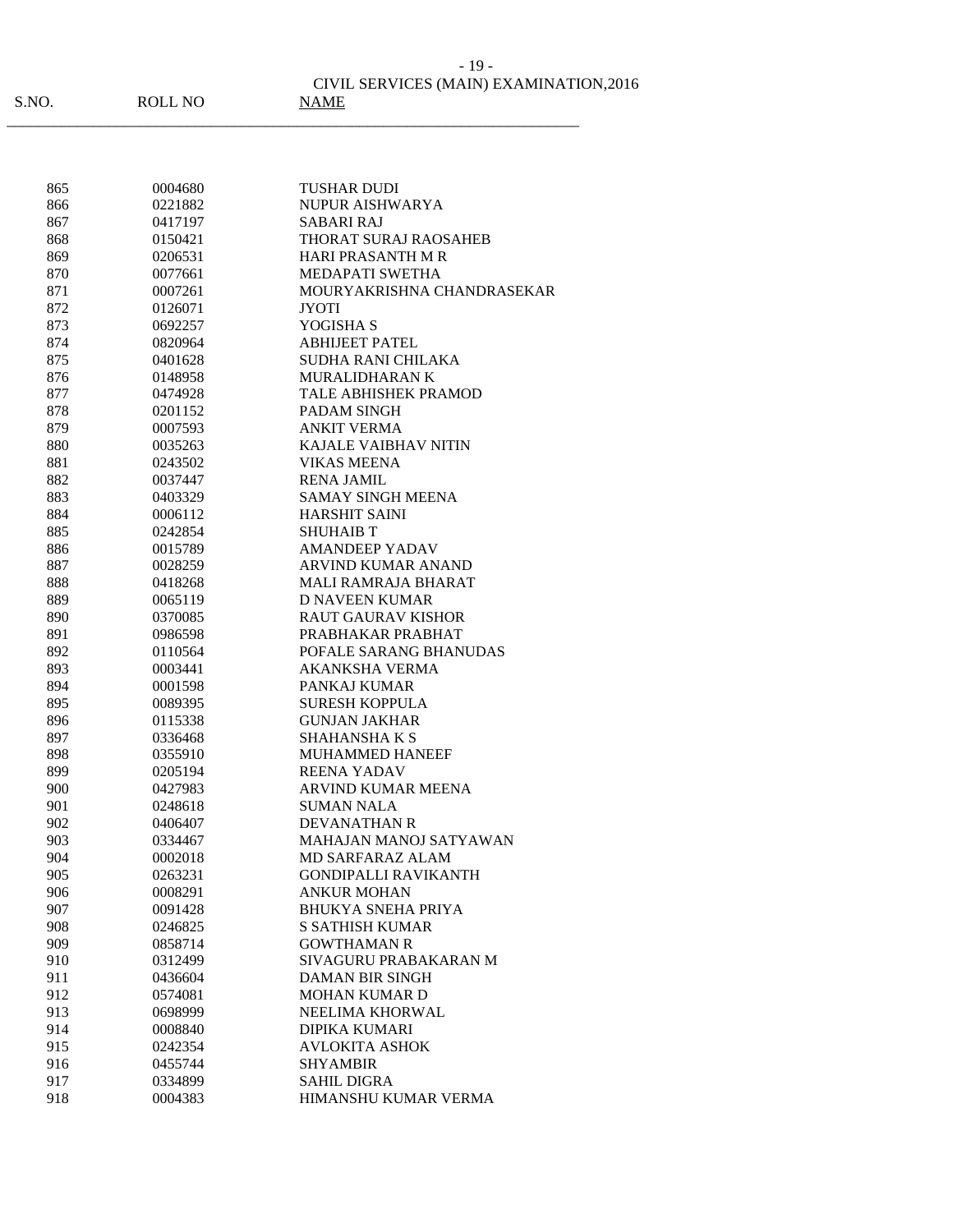|    | $-20-$                                  |
|----|-----------------------------------------|
|    | CIVIL SERVICES (MAIN) EXAMINATION, 2016 |
| NО | <b>NAME</b>                             |

| 919        | 0102252            | <b>ADITYA PATEL</b>                       |
|------------|--------------------|-------------------------------------------|
| 920        | 0734650            | SHEVALE RUPESH JANARDANRAO                |
| 921        | 0245175            | DHANRAJ KAREL                             |
| 922        | 0844534            | NANDULAL BHOOKYA                          |
| 923        | 0588924            | PRAMOD NAYAK                              |
| 924        | 0609426            | <b>ANSHUL SINGH</b>                       |
| 925        | 0593053            | SURJIT SINGH GAUTAM                       |
| 926        | 0325728            | <b>AMIT YADAV</b>                         |
| 927        | 0634755            | <b>SANDEEP KUMAR</b>                      |
| 928        | 0556582            | <b>MAMONI DOLEY</b>                       |
| 929        | 0004196            | DANNANA KALYAN CHAKRAVARTHY               |
| 930        | 0603343            | <b>PARVEEN</b>                            |
| 931        | 0106832            | <b>HENUKA RAI</b>                         |
| 932        | 0267247            | RAM RATAN SARAN                           |
| 933        | 0527390            | SINARE PRAVIN ANNASAHEB                   |
| 934        | 0362054            | <b>BOGA NIKITHA</b>                       |
| 935        | 0477217            | <b>NATHU SINGH MEENA</b>                  |
| 936        | 0050972            | <b>PRADEEP KUMAR</b>                      |
| 937        | 0012105            | <b>B BALA SWAMY</b>                       |
| 938        | 1011372            | KATTA SIMHACHALAM                         |
| 939        | 0080633            | <b>HARISH KUMAR TANWAR</b>                |
| 940        | 0643783            | <b>KAMLESH SAINI</b>                      |
| 941        | 0433261            | SIDDHARTHA SHIVAM                         |
| 942        | 0549465            | ABRAHAM JUDAH CEPHAS A                    |
| 943        | 0812231            | <b>PULKESH SINGH</b>                      |
| 944        | 0946991            | <b>ISHAN DUGGAL</b>                       |
| 945        | 0431024            | POONAM USHARA J                           |
| 946        | 0052171            | <b>SANGEETA MAHALA</b>                    |
| 947        | 0610181            | RAISING RAHUL SHANTARAM                   |
| 948        | 0350746            | <b>VEENU KAVARIA</b>                      |
| 949        | 0014938            | <b>BAMBAM YADAV</b>                       |
| 950        | 0730108            | DHARAM VEER SINGH                         |
| 951        | 0006456            | PRAHLAD SAHAI MEENA                       |
| 952        | 0383441            | <b>MUKESH KUMAR SONI</b>                  |
| 953        | 0215738            | <b>SELVA PRIYA C</b>                      |
| 954        | 0299575            | <b>MANOJ KUMAR</b>                        |
| 955        | 1075556            | PRAVEEN KUMAR MAURYA                      |
| 956        | 0277391            | ANIL RAJ R                                |
| 957        | 0963748            | <b>SIBU PRASAD MISHRA</b>                 |
| 958        | 0480216            | <b>PROMI</b>                              |
| 959        | 0549636            | <b>GOPAL DANGI</b>                        |
| 960        | 0096829            | <b>VIJAY SINGH</b>                        |
| 961        | 0209851            | <b>ABHISHEK VERMA</b>                     |
|            | 0562078            | <b>KUMTHE SUMIT BABAN</b>                 |
| 962<br>963 | 0014933            | <b>VIJAY SINGH</b>                        |
| 964        | 0134331            | <b>ABILASH G</b>                          |
|            |                    |                                           |
| 965        | 0493644            | <b>T BENITH</b>                           |
| 966        | 0435105<br>1122122 | <b>GARIMA MALI</b>                        |
| 967        |                    | VISHAKHA SINGH                            |
| 968        | 0795708            | SHIVAM DATTATRAY DHAMANIKAR               |
| 969        | 0365422            | PREM PRAKASH MEENA<br>DETHE JAYAPAL MANIK |
| 970        | 0070249            |                                           |
| 971        | 0146457            | <b>MANOJ KUMAR PANDEY</b>                 |
| 972        | 0647119            | <b>SANDEEP TEWARI</b>                     |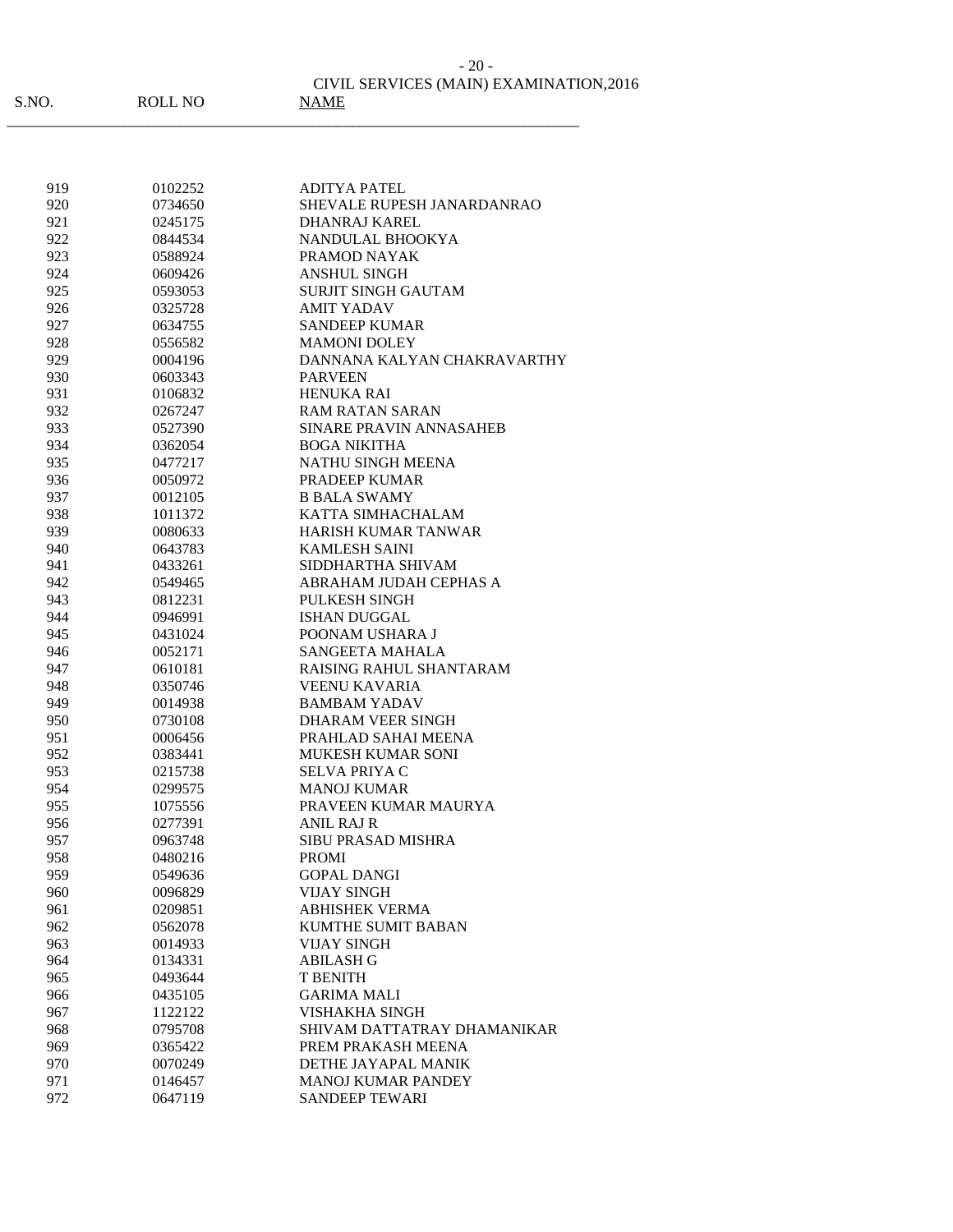\_\_\_\_\_\_\_\_\_\_\_\_\_\_\_\_\_\_\_\_\_\_\_\_\_\_\_\_\_\_\_\_\_\_\_\_\_\_\_\_\_\_\_\_\_\_\_\_\_\_\_\_\_\_\_\_\_\_\_\_\_\_\_\_\_\_\_\_\_\_\_\_\_

| 973  | 0008691 | SHYAM SINGH BAREDIA             |
|------|---------|---------------------------------|
| 974  | 0674797 | <b>ASHISH KUMAR</b>             |
| 975  | 0006283 | NEETIKA VILASH                  |
| 976  | 0011698 | MESHRAM GAURAV MADHUKAR         |
| 977  | 0959384 | PIYUSH KUMAR LAHRE              |
| 978  | 0148162 | <b>SHINDE AVINASH SANJEEVAN</b> |
| 979  | 0133461 | <b>NARESHKUMAR M</b>            |
| 980  | 0607036 | <b>ANU VIVEK</b>                |
| 981  | 0880749 | LOKESH KUMAR MEENA              |
| 982  | 0769070 | PRADEEP GUNTI                   |
| 983  | 0213076 | <b>ABHISHEK SINGH</b>           |
| 984  | 0136325 | PRADNYA KAILAS KHANDARE         |
| 985  | 0015871 | <b>DIVYA RAWAT</b>              |
| 986  | 1079120 | <b>GUGULOTHU RAVI KIRAN</b>     |
| 987  | 0001134 | <b>K RANJITH KUMAR</b>          |
| 988  | 0001950 | <b>DULNANGHA REANG</b>          |
| 989  | 0261297 | <b>AMEESHA</b>                  |
| 990  | 0563070 | <b>ATHIRA THAMPI</b>            |
| 991  | 0364736 | <b>VIKRAM MANI</b>              |
| 992  | 0350848 | <b>JATINDER SOHAL</b>           |
| 993  | 0060067 | <b>VUYYURU RAVI TEJA</b>        |
| 994  | 0268579 | <b>VENKATARAGAVAN</b>           |
| 995  | 0363953 | THORAT AMOGH SANJEEV            |
| 996  | 0495533 | <b>BASANAGIRI RAMA AMBEDKAR</b> |
| 997  | 0075187 | NAVEEN KUMAR CHANDRA            |
| 998  | 0085318 | <b>VAIBHAV DASU WAGHMARE</b>    |
| 999  | 0069773 | <b>VIJAY THOMAS D</b>           |
| 1000 | 0250522 | <b>VIJAY SINGH</b>              |
| 1001 | 0558472 | <b>JAY PRAKASH</b>              |
| 1002 | 0007251 | <b>VEER SINGH MEENA</b>         |
| 1003 | 1060872 | <b>JAGDISH PRASAD MEENA</b>     |
| 1004 | 0109415 | <b>BHAGURE ANIL SHAMLAL</b>     |
| 1005 | 0084733 | <b>JAVIR RAHUL SURESH</b>       |
| 1006 | 0117413 | <b>BHUPATI ROHIT</b>            |
| 1007 | 0855223 | <b>KAVITA MEENA</b>             |
| 1008 | 0622568 | SIDDHARTHA GAUTAM               |
| 1009 | 0236429 | <b>ABHISHEK KHANNA</b>          |
| 1010 | 0007340 | KAMBLE SATWATSING GOPAL         |
| 1011 | 0553096 | <b>BIPIN DAS</b>                |
| 1012 | 0021319 | DAHIWALE VAIBHAO VINAYAK        |
| 1013 | 0402584 | <b>KUNDAN KANWARIA</b>          |
| 1014 | 0878506 | <b>KEERTHI KIRAN H PUJAR</b>    |
| 1015 | 0029650 | PATTEM PREM PRAKASH             |
| 1016 | 0808976 | <b>NIKHIL SRIVAS</b>            |
| 1017 | 0740115 | <b>HARVEER SINGH</b>            |
| 1018 | 0443775 | SHAILENDRA BAMANIYA             |
| 1019 | 0341144 | <b>BANDANA DEORI</b>            |
| 1020 | 0014363 | KHANDAGALE DHAMMAPAL ANIL       |
| 1021 | 0035587 | KULDEEP SINGH                   |
| 1022 | 0334761 | <b>GOKULNATH A</b>              |
| 1023 | 0698033 | <b>AVIJIT PEGU</b>              |
| 1024 | 0373914 | A AZHAGENDRAN                   |
| 1025 | 0000192 | <b>ABHIROOP ARYAN</b>           |
| 1026 | 0359376 | <b>HARI OM MEENA</b>            |
|      |         |                                 |

- 21 -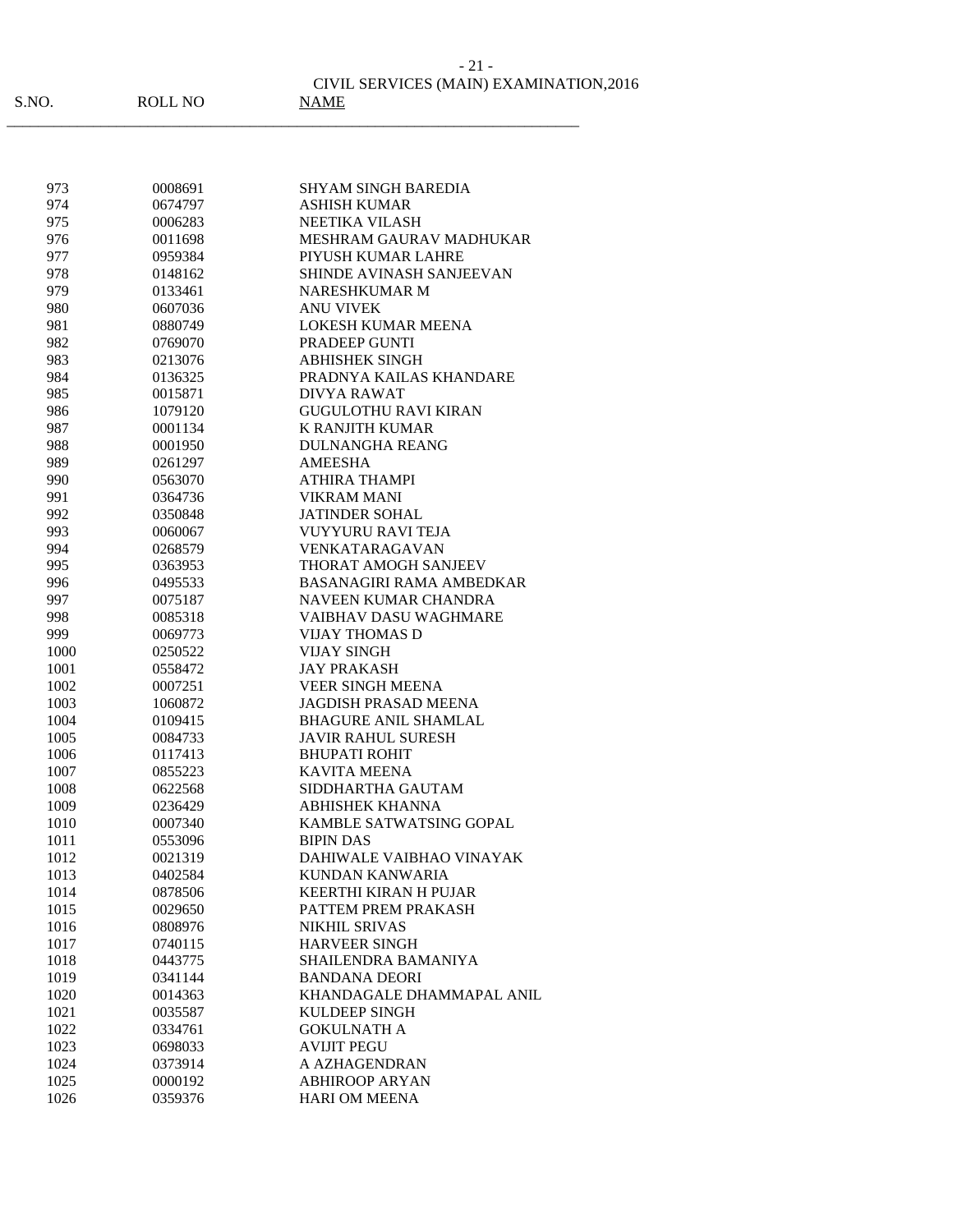CIVIL SERVICES (MAIN) EXAMINATION,2016 - 22 -

\_\_\_\_\_\_\_\_\_\_\_\_\_\_\_\_\_\_\_\_\_\_\_\_\_\_\_\_\_\_\_\_\_\_\_\_\_\_\_\_\_\_\_\_\_\_\_\_\_\_\_\_\_\_\_\_\_\_\_\_\_\_\_\_\_\_\_\_\_\_\_\_\_

ROLL NO NAME

| 1027 | 0642918 | VIKAS ASWAL                           |
|------|---------|---------------------------------------|
| 1028 | 0847067 | <b>MD SARFARAJ ALAM</b>               |
| 1029 | 0003500 | ANITA VERMA                           |
| 1030 | 0002894 | <b>ASHISH SOLANKI</b>                 |
| 1031 | 0572125 | TURERAO PREETAMKUMAR                  |
| 1032 | 0085554 | <b>CHIRAG JHIRWAL</b>                 |
| 1033 | 0640337 | <b>SHUBHAM SINGH</b>                  |
| 1034 | 0002000 | PRAVEEN KUMAR NIGAM                   |
| 1035 | 0701140 | <b>TARUN KUMAR</b>                    |
| 1036 | 0084648 | NAYANA N                              |
| 1037 | 0268551 | <b>ANIMESH</b>                        |
| 1038 | 0421396 | VIVEK BHAGAT                          |
| 1039 | 0649891 | AVINASH RAMAPPA NADUVINAMANI          |
| 1040 | 0231079 | AMIT KUMAR                            |
| 1041 | 0058280 | MEDIDA JAHNAVI                        |
| 1042 | 0734838 | <b>SAJAD BASHIR</b>                   |
| 1043 | 0005624 | <b>NIRAJ</b>                          |
| 1044 | 0115480 | <b>ABHISHEK RANJAN</b>                |
| 1045 | 0323021 | PAVAN KUMAR MEENA                     |
| 1046 | 0261456 | SUNAND JHODIA                         |
| 1047 | 0524479 | <b>SHALINI SUSHMITHA K</b>            |
| 1048 | 0427823 | <b>JAG PRAVESH</b>                    |
| 1049 | 0140953 | <b>MANISH JOSHI</b>                   |
| 1050 | 0012646 | <b>JITENDRA KUMAR MEENA</b>           |
| 1051 | 0627732 | <b>MITHOSH RAGHAVAN P</b>             |
| 1052 | 0768557 | <b>ATUL KUMAR TIRKEY</b>              |
| 1053 | 0115124 | <b>SURESH KUMAR MEENA</b>             |
| 1054 | 0101210 | <b>RAJESH MEENA</b>                   |
| 1055 | 1013620 | <b>LOKESH DATAL</b>                   |
| 1056 | 1015201 | PRABHAT KUMAR                         |
| 1057 | 0483334 | <b>SURESH KUMAR JAGAT</b>             |
| 1058 | 0184969 | <b>MANOJ SWARGIARY</b>                |
| 1059 | 0606992 | <b>MAHESH VADDE</b>                   |
| 1060 | 0096160 | <b>SANGEETA MEENA</b>                 |
| 1061 | 0406916 | ANIRUDH PAMAR ZARUPULA                |
| 1062 | 0084474 | SHIVANI JHIRWAL                       |
| 1063 | 0622831 | <b>HEMANTH N</b>                      |
| 1064 | 0014290 | <b>PRERNA</b>                         |
| 1065 | 0188929 | RADHEY SHYAM MEENA                    |
| 1066 | 0649041 | <b>ASHOK KUMAR MEENA</b>              |
| 1067 | 1029621 | <b>GHANSHYAM JEPH</b>                 |
| 1068 | 0643571 | <b>TANVIKA SINGH</b>                  |
|      | 0672593 | VIPIN KUMAR SHARMA                    |
| 1069 |         |                                       |
| 1070 | 0011955 | <b>HARSH BANSAL</b>                   |
| 1071 | 0480484 | AKHILESH KUMAR SHARMA                 |
| 1072 | 0599233 | PRAVEEN KUMAR                         |
| 1073 | 0002143 | ARVIND KUMAR MEENA                    |
| 1074 | 0067347 | RAJESH KUMAR MEENA                    |
| 1075 | 0180053 | ESTHER LALTANKIM SERTO                |
| 1076 | 0349402 | <b>VIKAS NEGI</b>                     |
| 1077 | 0481987 | <b>GALCHAR PRIYANKKUMAR HAMIRBHAI</b> |
| 1078 | 0513083 | <b>HITESH RAWAT</b>                   |
| 1079 | 0494463 | POORVA MEENA                          |
| 1080 | 0030282 | YOW PETER RAIPHEA                     |